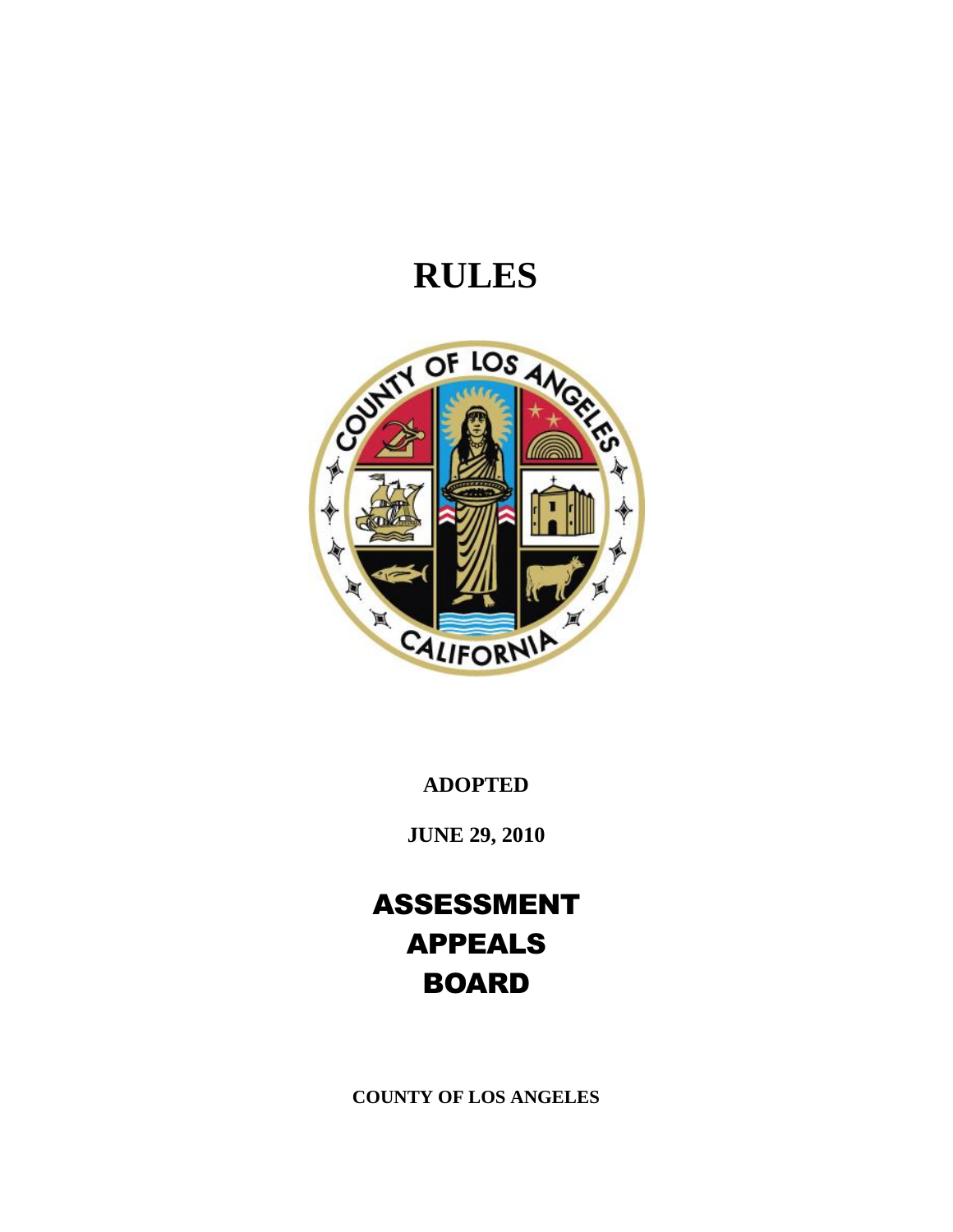# ASSESSMENT APPEALS BOARD RULES

# **RULE**

# **TITLE**

# **PAGE**

| $\mathbf{1}$ .  |                                                                            |  |
|-----------------|----------------------------------------------------------------------------|--|
| 1.5.            |                                                                            |  |
| 2.              |                                                                            |  |
| 2.5.            |                                                                            |  |
| 3.              |                                                                            |  |
| 4.              |                                                                            |  |
| 4.5.            |                                                                            |  |
| 5.              |                                                                            |  |
| 6.              |                                                                            |  |
| 6.5.            |                                                                            |  |
| 7.              |                                                                            |  |
| 8.              |                                                                            |  |
| 9.              |                                                                            |  |
| 9.5.            |                                                                            |  |
| 10.             |                                                                            |  |
| 11.             |                                                                            |  |
| 12.             |                                                                            |  |
| 13.             |                                                                            |  |
| 14.             |                                                                            |  |
| 15 <sub>1</sub> |                                                                            |  |
| 16.             |                                                                            |  |
| 17.             | PERSONAL APPEARANCE BY APPLICANT; APPEARANCE BY AGENT OR REPRESENTATIVE 17 |  |
| 18.             |                                                                            |  |
| 19.             | APPEARANCE BY CORPORATION, LIMITED PARTNERSHIP OR LIMITED LIABILITY        |  |
|                 |                                                                            |  |
| 20.             |                                                                            |  |
| 21.             |                                                                            |  |
| 22.             |                                                                            |  |
| 23.             |                                                                            |  |
| 24.             |                                                                            |  |
| 25.             |                                                                            |  |
| 26.             |                                                                            |  |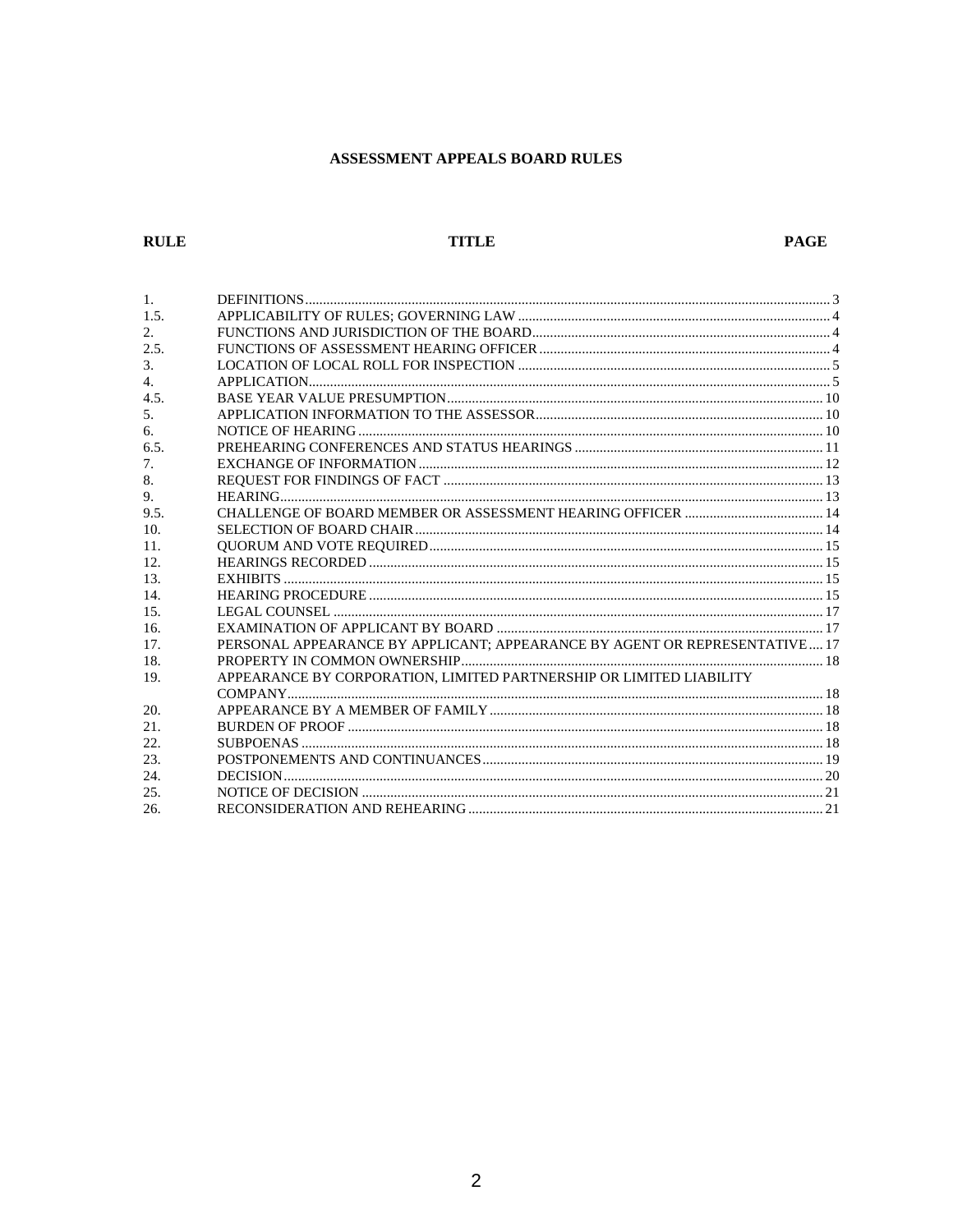## <span id="page-2-0"></span>**1. DEFINITIONS**

The provisions below shall govern the construction of the terms as used in these rules.

- A. "County" is the County of Los Angeles.
- B. "Assessor" is the assessor of the county.
- C. "County legal advisor" is the county counsel.
- D. "Board" is one of the assessment appeals boards of the county.
- E. "Chair" is the chair of the board.
- F. "Clerk" is the clerk of the board.
- G. "Person affected" is an individual or entity with a direct economic interest in the payment of property taxes on the property for the valuation date that is the subject of the assessment appeals proceedings, including the property owner, a lessee required by the property lease to pay the property taxes, and a property owner who acquires an ownership interest after the lien date that is the subject of the application.
- H. "Applicant" is a person affected who has filed an application for changed assessment.
- I. "Party" is the applicant or the assessor. This may include an authorized representative of the applicant or the assessor as provided in these rules.
- J. "Authorized agent" is one who is directly authorized by the applicant to represent the applicant in an assessment appeals proceeding pursuant to these rules.
- K. "Authorized attorney" is one who is directly retained and authorized by the applicant to represent the applicant in an assessment appeals proceeding pursuant to these rules.
- L. "Authorized representative" is a person authorized to represent the applicant in an assessment appeals proceeding pursuant to these rules. This includes an agent, an attorney, or a relative mentioned in Rule 20.
- M. "Application" is an application for changed assessment form filed by the person affected, or the authorized representative for the person affected.
- N. "Assessment hearing officer" is an individual appointed pursuant to Revenue and Taxation Code section 1636 to conduct hearings on assessments and make recommendations to the board.
- O. "Full cash value" or "full value" is the fair market value of property or such other value as defined in the California Constitution or the Revenue and Taxation Code.
- P. "Base year" is the 1975-76 assessment year, or thereafter any assessment year in which real property or a portion thereof, is purchased, newly constructed or changes ownership.
- Q. "Inflation factor" is the rate determined by the cost of living index (not to exceed 2%) that is added annually at the lien date to real property (beginning the first year after the appropriate base year is established).
- R. "Decline in value" means the current full cash value of real property (as of the lien date) is less than the base year value trended by the inflation factor.
- S. "Equalization" is the determination by the board of the correct full value of the property that is the subject of the hearing.
- T. "Postponement" is the rescheduling of a hearing prior to its commencement.
- U. "Continuance" is the deferral to a future date of a hearing that has already commenced.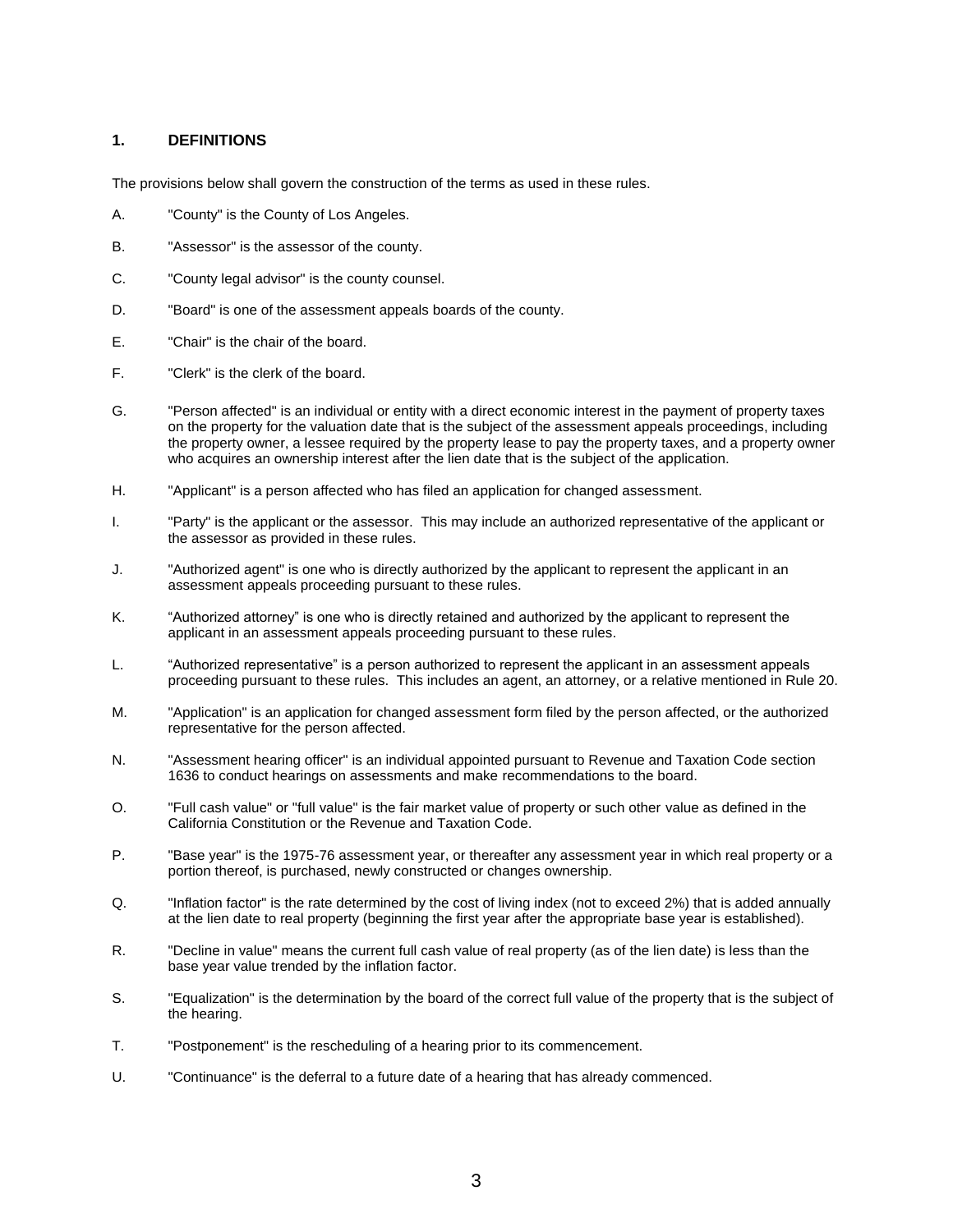# <span id="page-3-0"></span>**1.5. APPLICABILITY OF RULES; GOVERNING LAW**

These rules shall apply to the board; the assessment hearing officers, except those provisions that are inconsistent with sections 1636 through 1641.2 of the Revenue and Taxation Code; and any special alternate assessment appeals board panel appointed pursuant to section 1622.6 of the Revenue and Taxation Code. Wherever there is a conflict with any of these rules, California constitutional or statutory law shall govern.

## <span id="page-3-1"></span>**2. FUNCTIONS AND JURISDICTION OF THE BOARD**

- A. The functions of the board are:
	- (1) To equalize assessments on the local assessment roll by reducing, sustaining, or increasing individual assessments upon application, or where no application has been filed, increasing individual assessments after notice by the board;
	- (2) To determine the full value of the property that is the subject of the hearing;
	- (3) To equalize escaped assessments on the local assessment roll, with the exception of escaped assessments made pursuant to section 531.1 of the Revenue and Taxation Code;
	- (4) To hear and decide issues with respect to penalties as provided in section 1605.5 of the Revenue and Taxation Code;
	- (5) To determine the classification of the property that is the subject of the proceedings, whether or not the determination may result in an exemption from property taxation;
	- (6) To determine the allocation of value to the property that is the subject of the proceedings;
	- (7) To exercise the powers specified in sections 1605.5 and 1613 of the Revenue and Taxation Code; and
	- (8) To accept the report and recommendation of the assessment hearing officer, or reject the recommendation and set the application for hearing before the board.
- B. The board does not have the power to:
	- (1) Extend the time in which to file an application;
	- (2) Grant or deny an exemption or review the denial of a claim for exemption from property taxation, except as provided in subdivision A(5) of this rule;
	- (3) Raise or lower the entire assessment roll;
	- (4) Change a base year value previously determined by the board;
	- (5) Change tax rates;
	- (6) Change the final decision on an application made by an assessment appeals board;
	- (7) Rehear a final decision on an application made by an assessment appeals board;
	- (8) Order a refund of taxes;
	- (9) Remove or waive penalties for delinquent payment of taxes; or
	- (10) Make quasi-legislative determinations.

# <span id="page-3-2"></span>**2.5. FUNCTIONS OF ASSESSMENT HEARING OFFICER**

A. The functions of the assessment hearing officer are: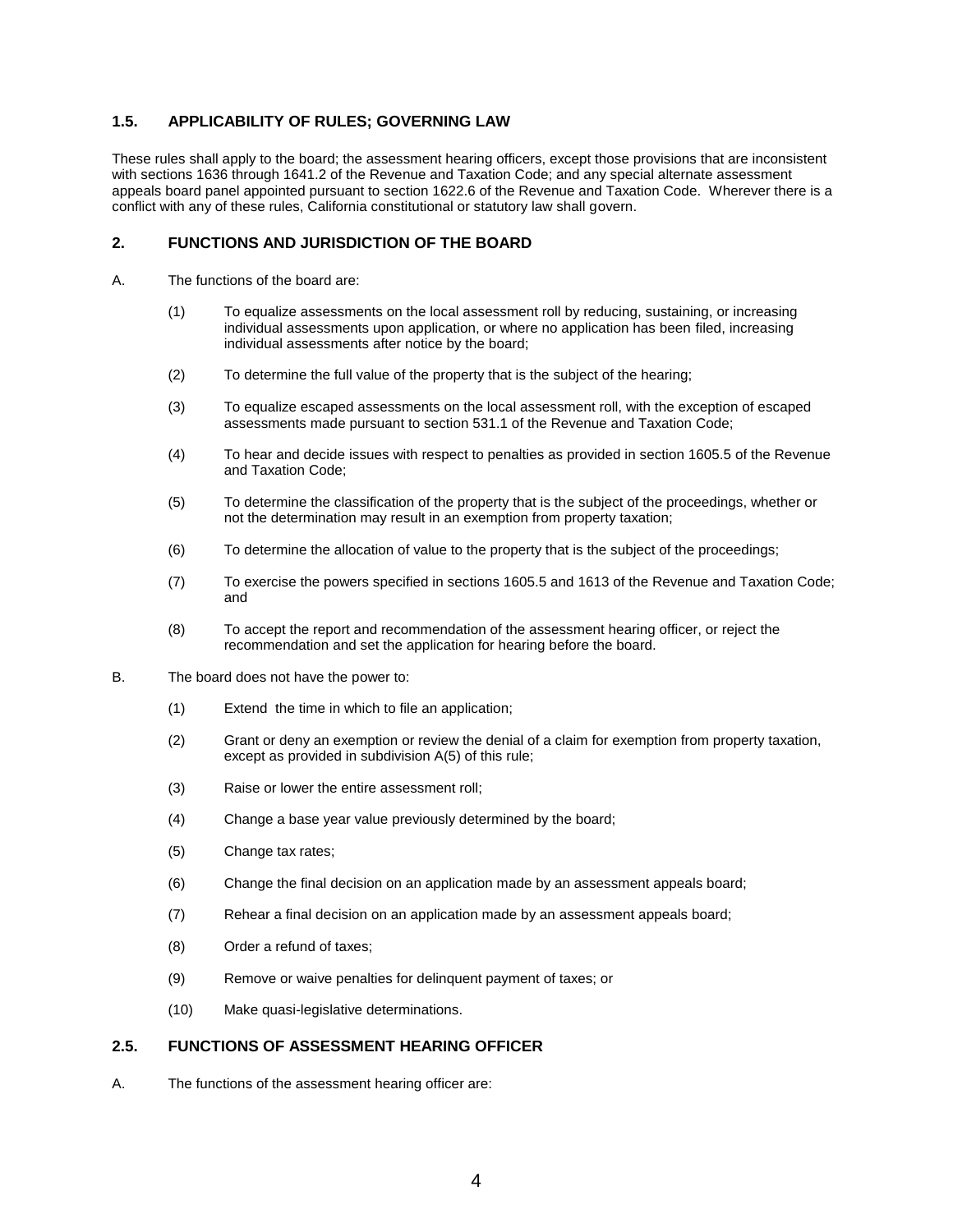- (1) To conduct hearings pursuant to section 1637 of the Revenue and Taxation Code;
- (2) To prepare a summary report of the proceedings together with recommendations on the application for changed assessment;
- (3) To transmit a copy of his or her report and recommendation to the applicant and to the assessor at the time of the hearing; and
- (4) To transmit his or her original report and recommendation to the clerk who will present it to the assessment appeals board for review.
- B. Request for board hearing: The applicant or applicant's authorized representative shall be informed that the board is not bound by the report and recommendation of the assessment hearing officer and that the applicant or applicant's authorized representative may submit a written request for a new hearing before a full board within fourteen (14) days from the transmission of the report and recommendation. In addition, the assessor may submit a written request within fourteen (14) days of the transmission of the report and recommendation, to ask the board to reject the recommendation and set the matter for a new hearing before a full board.
- C. The report and recommendation of an assessment hearing officer that is rejected by the board has no force or effect in any subsequent hearing on that application before a full board.

# <span id="page-4-0"></span>**3. LOCATION OF LOCAL ROLL FOR INSPECTION**

The local roll or copy thereof shall be made available for inspection by all interested parties during regular office hours of the assessor. Copies may be made available for inspection at other places for the convenience of the public.

## <span id="page-4-1"></span>**4. APPLICATION**

No reduction in an assessment sought by a person affected shall be made unless the application procedures set forth in this rule are followed.

#### A. **WHO MAY FILE** –

- (1) The application shall be filed by the person affected or the person's authorized agent or attorney, or by a relative mentioned in Rule 20.
- (2) Agent authorization required: If the application is filed by an agent (other than a California licensed attorney who has been directly retained and authorized by the person affected to file the application), the applicant's written authorization to so act must be properly indicated on the application as set forth below.
	- (a) The authorization of the applicant shall be on, or securely attached to, each application filed by the agent. If the authorization is attached to the application, the application shall clearly state as such in the agent authorization portion of the application form.
	- (b) An agent authorization that is attached to an application shall include the following information:
		- (i) The date of execution of the agent authorization;
		- (ii) A statement declaring that the agent named is authorized to sign and file applications in the specific calendar year in which the application is filed;
		- (iii) Identification of the specific parcel(s) or assessment(s) covered by the authorization, or a statement declaring that the agent named is authorized to represent the applicant with regard to all parcels and assessments located in the county;
		- (iv) The name, address, and telephone number of the specific agent who is authorized to represent the applicant;
		- (v) The applicant's signature and title; and
		- (vi) A statement declaring that the agent will provide the applicant with a copy of the application.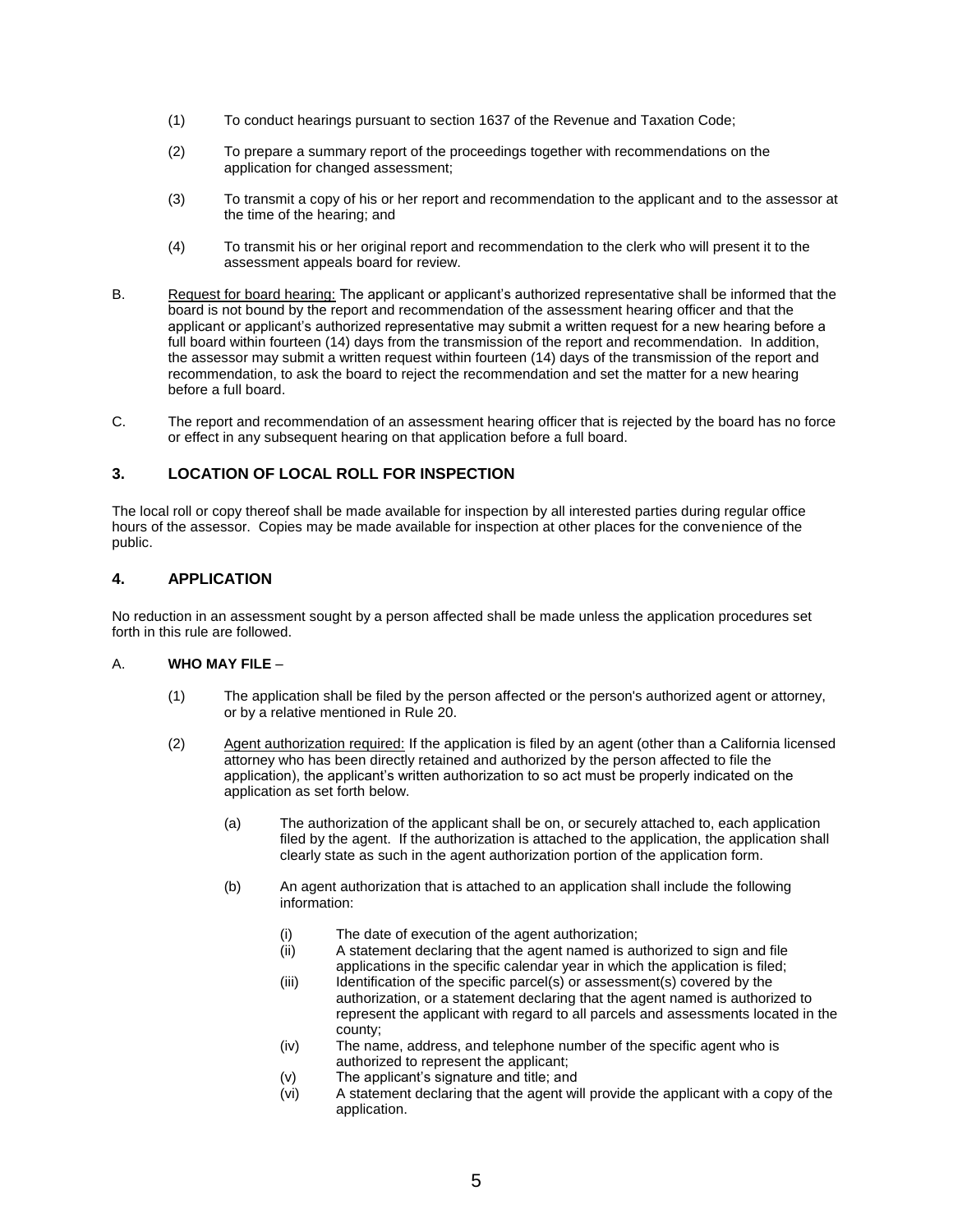- (c) If a photocopy of the original agent authorization is attached to the application, the agent shall be prepared to submit an original signed authorization upon request by the board.
- (d) An agent shall have authorization from the applicant to file an application at the time of filing. Retroactive authorizations shall not be permitted.
- (e) The clerk shall provide, free of charge, forms for agent authorization.
- (3) If the applicant is a corporation, limited partnership, or limited liability company, the agent authorization must be signed by an officer or authorized employee of the business entity.
- (4) The clerk shall not reject an application as a duplicate application unless the provisions of section 1603.5 of the Revenue and Taxation Code apply to the application.

#### B. **SIGNATURE AND VERIFICATION** –

The application shall be in writing and signed by the applicant, or the applicant's authorized representative, with a declaration under penalty of perjury that the statements made in the application are true and the person signing the application is one of the following:

- (1) The person affected, a relative mentioned in Rule 20, or an officer of a business entity or authorized employee of a business entity who has been designated in writing by the board of directors or officer to represent the business entity;
- (2) An authorized agent who is directly authorized by the applicant as indicated in the agent authorization portion of the application; or
- (3) An authorized attorney licensed to practice in the State of California who has been directly retained by the applicant and who has been directly authorized by the applicant, prior to the time the application is filed, to file the subject application.

#### C. **FORMS AND CONTENT** –

The county shall provide, free of charge, forms on which applications are to be made. The application forms shall be in a form prescribed by the State Board of Equalization.

- (1) The application form shall show the following:
	- (a) The name and address of the applicant;
	- (b) The name and address of the applicant's authorized agent or attorney, if any. If the applicant is represented by an agent or attorney, both the applicant's actual mailing address and the agent's or attorney's mailing address shall be provided on the application;
	- (c) The applicant's written authorization for an agent, if any, to act on the applicant's behalf as provided in subdivision A of this rule;
	- (d) A description of the property that is the subject of the application sufficient to identify it on the assessment roll (e.g., the parcel number for secured property, a copy of the tax bill for unsecured property);
	- (e) The applicant's reasonable opinion of the full cash value of the property on the valuation date of the assessment year at issue;
	- (f) The roll value on which the assessment of the property was based; and
	- (g) The facts relied upon in support of the applicant's claim that the board should order a change in the assessed value, base year value, or classification of the property, or other claims provided in the application form. The amount of tax, the amount of a tax increase, or the amount of an assessed value increase shall not constitute facts sufficient to warrant a reduction in assessed values.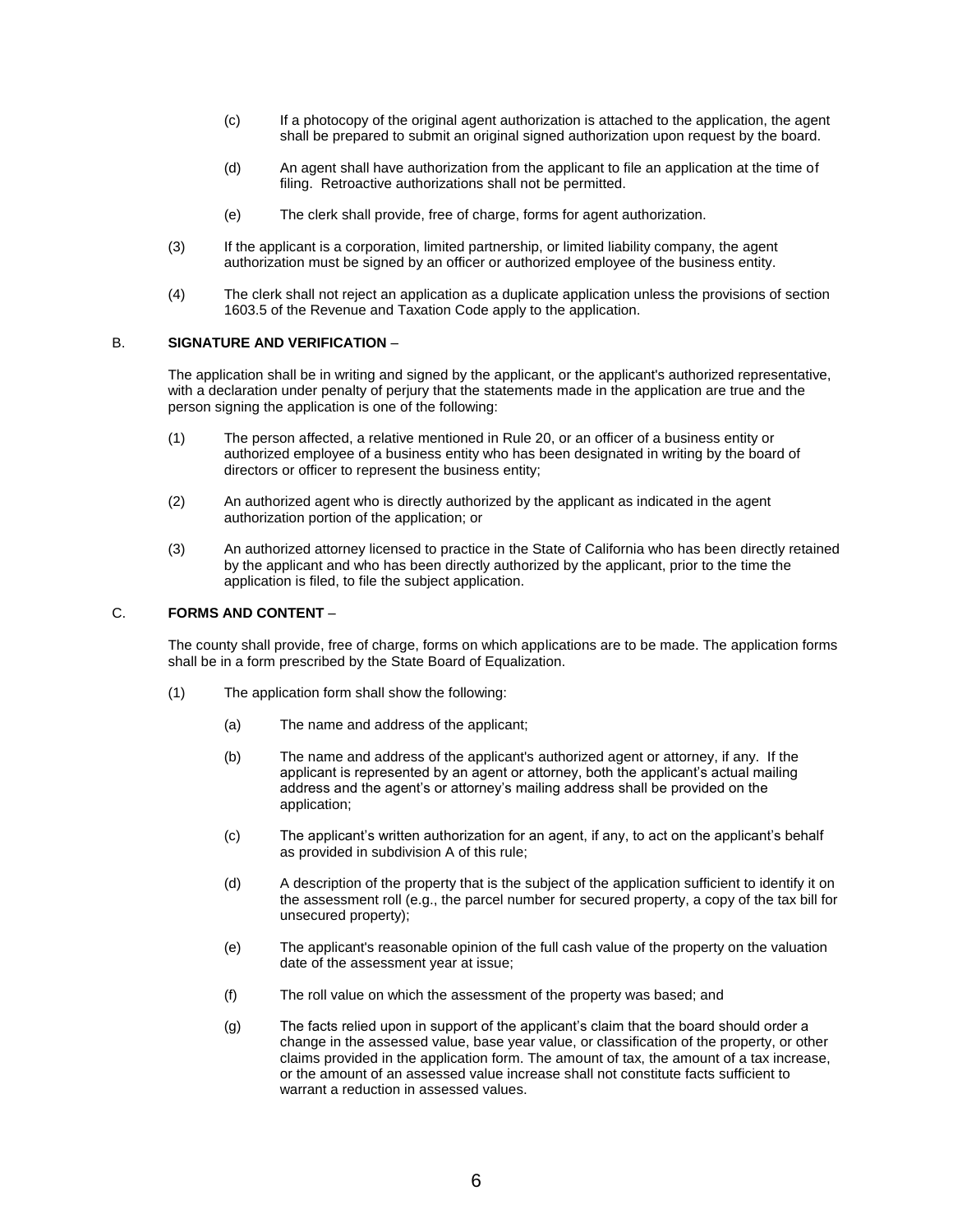(2) Review by clerk: The clerk shall review the application to determine whether it is complete and correct. An application that contains complete and correct information required by subdivision C(1) of this rule is valid and the applicant or applicant's authorized representative shall not be required to provide any additional information on the application form. If an application does not provide complete and correct information required by subdivision C(1) of this rule, the application is invalid and shall not be accepted by the clerk.

- (a) If the application is invalid, the clerk shall give prompt notice to the applicant, and where applicable, the applicant's authorized representative, of the following:
	- (i) The application is incorrect and/or incomplete and therefore not accepted for filing;
	- (ii) The errors or omissions in the application to be corrected by the applicant or applicant's authorized representative;
	- (iii) The time period by which the applicant or applicant's authorized representative must provide corrections to the errors or omissions;
	- (iv) A warning that if the applicant or applicant's authorized representative fails to respond to the notice within the time period provided in the notice, the application will be denied and the appeal will be closed.
- (b) If the applicant or applicant's authorized representative has submitted a timely response to the notice given pursuant to subdivision C(2)(a), above, the clerk shall:
	- (i) Determine whether the application with the corrections provided by the applicant or applicant's authorized representative, is correct and complete.
	- (ii) Provide notice to the applicant or the applicant's authorized representative whether the application, as corrected, is valid and will be accepted for filing.
- (c) If the applicant or applicant's authorized representative has failed to correct the errors or omissions as requested by the clerk, or has failed to respond within the time provided by the clerk, the clerk shall provide notice to the applicant or applicant's authorized representative of the following:
	- (i) The application is incorrect and/or incomplete, and is therefore denied as invalid.
	- (ii) The reason(s) why the application is incorrect and/or incomplete.
	- (iii) The applicant or applicant's authorized representative may submit a written request to the clerk to set a hearing before the board to determine whether the application is valid pursuant to subdivision C(1) of this rule.
	- (iv) The time period in which to request a hearing before the board on the validity of the application.
	- (v) A warning that failure to request a hearing within the time provided shall result in a final determination that the application is denied as invalid and therefore the appeal is closed.
- (d) As a condition to declaring an application valid under this rule, the board may require the applicant or applicant's authorized representative to execute a written agreement to extend the two-year period provided in section 1604 of the Revenue and Taxation Code.
- (3) The application form shall also include the following:
	- (a) A notice that a list of property transfers within the county that have occurred within the preceding two-year period, is open to inspection at the assessor's office to the applicant upon payment of a fee not to exceed ten dollars (\$10).
	- (b) A notice that written findings of fact will be prepared by the board upon request if the applicable fee is paid prior to the conclusion of the hearing.
	- (c) If the county has appointed assessment hearing officers as provided in Revenue and Taxation Code section 1636, a notice advising the applicant of the circumstances under which the applicant may request that the application be heard by a hearing officer.
- (4) The application may include one or more reasons for filing the application. In addition, the application may include both property on the secured roll and property on the unsecured roll, so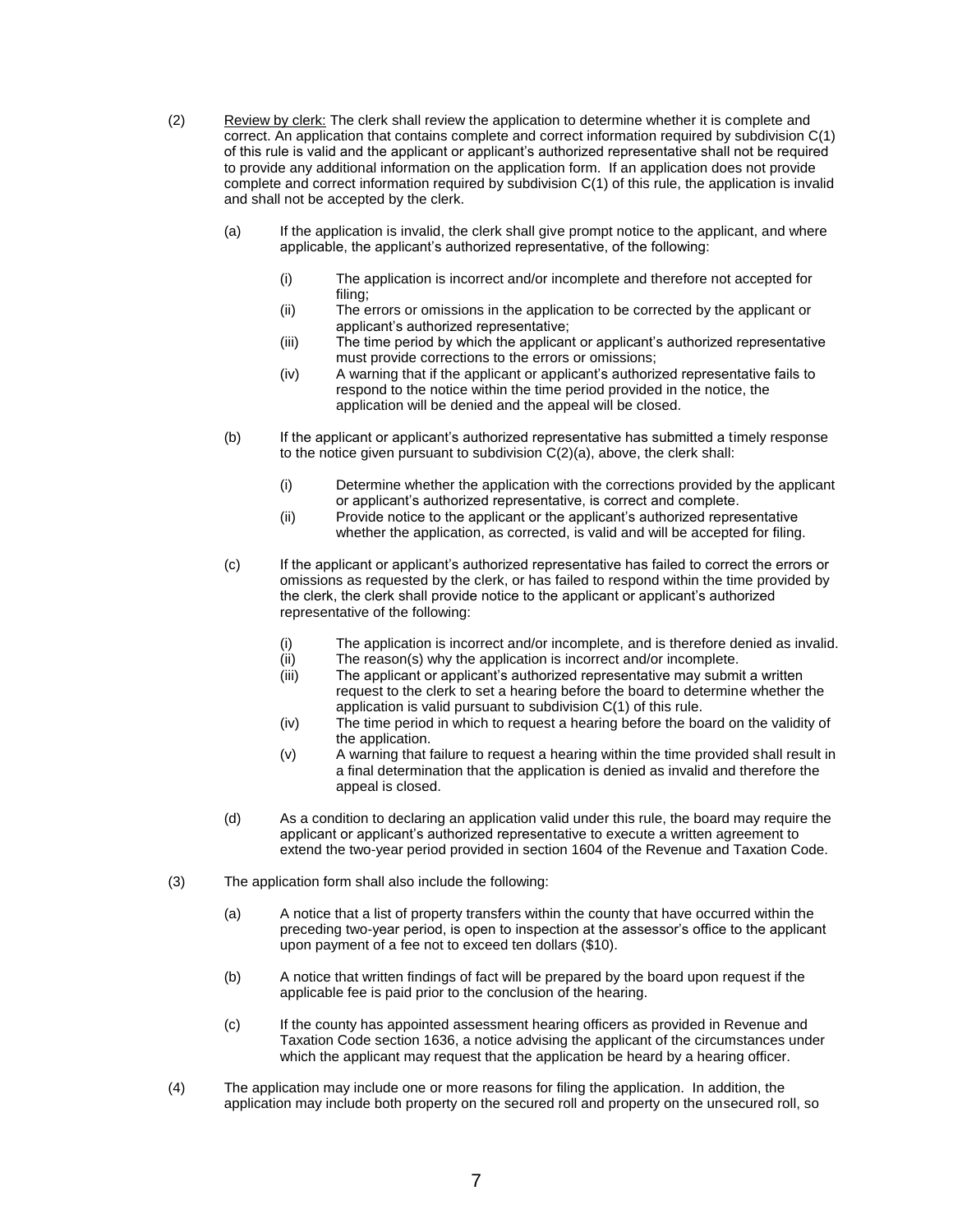long as the properties are located at the same situs address, or are included in the same economic unit.

#### D. **TIME FOR FILING**

- (1) Regular assessment period: The filing period for an application to change an assessment made in the regular assessment period is July 2 through November 30 for all real and personal property located in the county. The regular assessment period is from January 1 to and including July 1, or to such later date for completion of the roll as may be authorized by the State Board of Equalization.
- (2) Outside the regular assessment period: The filing period for an application to change an escaped assessment, a supplemental assessment, or other assessment made outside the regular assessment period, expires sixty (60) days after the date of mailing printed on the supplemental notice or the tax bill for that assessment, or the postmark date of the notice or tax bill, whichever is later.
- (3) Late notice of assessment: If the notice of assessment is not received at least fifteen (15) calendar days prior to the deadline to file the application, an application may be filed within sixty (60) days of receipt of the notice of assessment or the mailing of the tax bill, whichever is earlier. The applicant must also include an affidavit declaring under penalty of perjury that the notice was not timely received.
- (4) Stipulation of error in value judgment: An application may be filed within twelve (12) months following the month in which the assessee is notified of the assessment, if the party affected, or his or her authorized representative, and the assessor stipulate that there is an error in the assessment as the result of the exercise of the assessor's judgment in determining the full cash value of the property and a written stipulation as to the full cash value and assessed value is filed in accordance with section 1607 of the Revenue and Taxation Code.
- (5) Misfortune and calamity: An application to change a proposed reassessment made for property damage by misfortune or calamity pursuant to section 170 of the Revenue and Taxation Code shall be filed with the clerk no later than six (6) months after the date of mailing of the notice of proposed reassessment by the assessor. The board's decision regarding the damaged value of the property shall be final; however, the decision regarding such reassessment shall create no presumption regarding the value of the property subsequent to the date of the damage.
- (6) Timely filing:
	- (a) An application is timely filed if personally delivered to the clerk at 500 West Temple Street, Room B-4, Los Angeles, California 90012, on or before 5 p.m. of the last day to file the application.
	- (b) If filed by mail, an application will be deemed timely filed if either:
		- (i) The application is sent by U.S. mail, properly addressed with postage prepaid and is postmarked on or before the last day of the applicable filing period; or
		- (ii) The applicant or applicant's authorized representative provides the clerk or the board with satisfactory proof showing that the application was mailed on or before the last day of the applicable filing period. The applicant or applicant's authorized representative shall submit a statement or affidavit attesting to such timely filing within one (1) year of the deadline applicable to the original filing period.
- (7) Postmark: An application filed by mail that bears both a private business meter postage postmark date and a U.S. Postal Service postmark date will be deemed to have been filed on the same date as the U.S. Postal Service postmark date. If the last day of the filing period falls on a Saturday, Sunday, or legal holiday, an application that is mailed and postmarked on the next business day will be deemed timely filed. If the county's offices are closed for business prior to 5:00 p.m. or for the entire day on which the deadline for filing falls, that day shall be considered a legal holiday.
- (8) The board has no jurisdiction to hear an application unless filed within the applicable time period.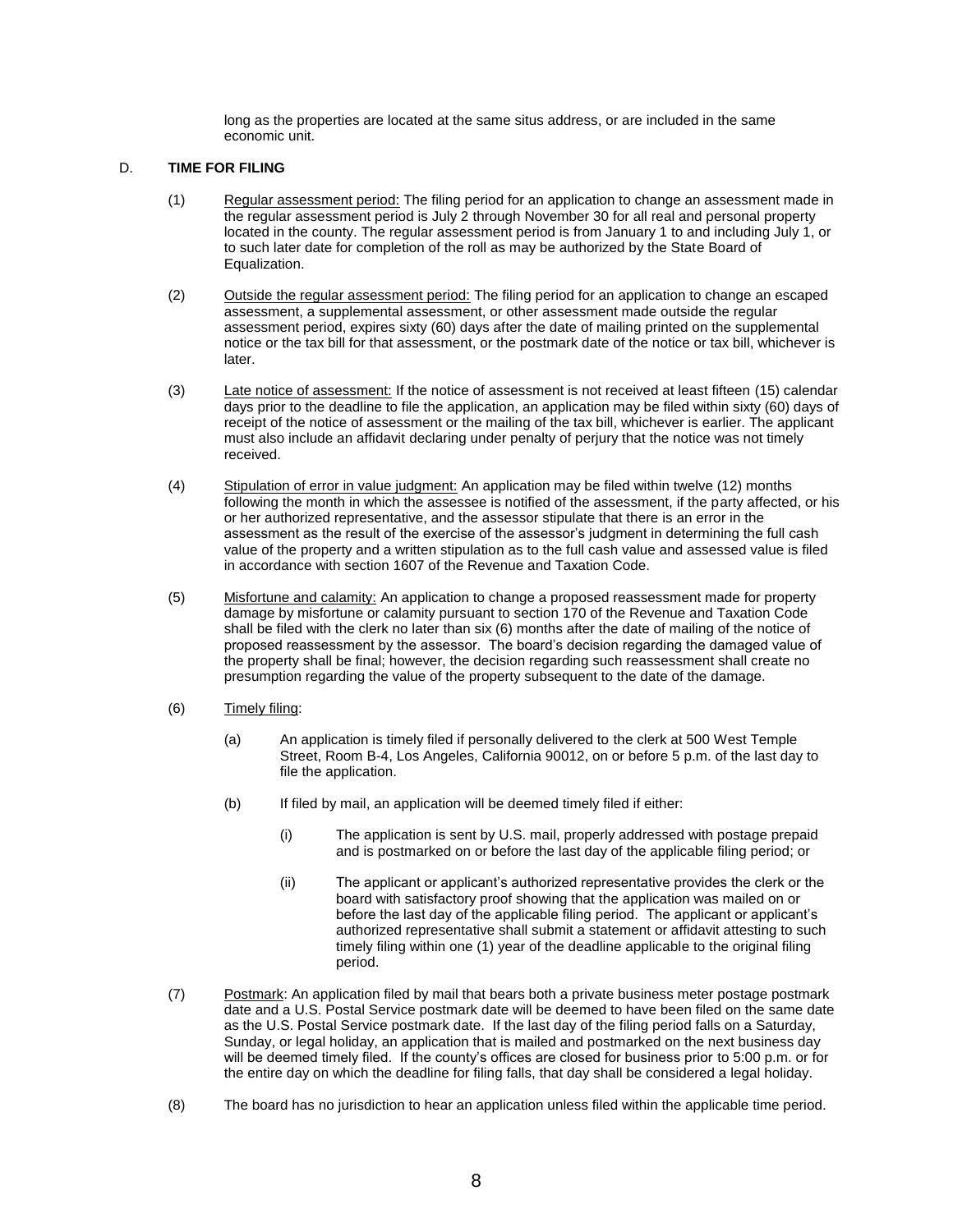- E. **FACSIMILE OR OTHER ELECTRONIC FILING PROHIBITED** Unless specifically authorized in subdivision F of this rule, *a*pplications transmitted by facsimile or other electronic means shall not be accepted for filing. The clerk shall reject all such filings and provide notice of such rejection to the applicant or the applicant's authorized representative within a reasonable period of time. Rejection by the clerk of an application submitted for filing by facsimile or other electronic means shall not constitute an excuse for failure to timely file an application.
- F. **ONLINE FILING –** Applications filed online require authentication of an electronic signature in accordance to the procedure set forth by the Clerk. Instructions are available at [http://bos.lacounty.gov,](http://bos.lacounty.gov/) or contact the Clerk's office at (213) 974-1471.

#### G. **AMENDMENTS AND CORRECTIONS** –

- (1) An applicant or applicant's authorized representative may amend an application until 5:00 p.m. on the last day of the applicable filing period.
- (2) After expiration of the applicable filing period:
	- (a) An invalid application may be corrected pursuant to subdivision C(2) of this rule.
	- (b) The applicant or applicant's authorized representative may amend the application provided that the effect of the amendment is not to request relief additional to or different in nature from the originally requested.
	- (c) The applicant or applicant's authorized representative may request the board for permission to amend the application to state additional facts claimed to require a change in the assessment that is the subject of the application.
		- (i) The request shall be in writing and filed with the clerk prior to a scheduled hearing, or may be made orally at the hearing. The clerk shall provide to the assessor a copy of any written request received prior to the hearing.
		- (ii) The board may in its discretion grant or deny permission to amend an application. As a condition to granting such request, the board may require the applicant or applicant's authorized representative to sign a written agreement to extend the two-year period provided in section 1604 of the Revenue and Taxation Code.
		- (iii) If the board permits amendment, the assessor may request a continuance of the hearing. Upon the assessor's request, the board shall grant a continuance of the hearing for at least forty-five (45) days, unless the parties mutually agree to a different period of time.
- (3) Unless otherwise permitted by the board, any amendment or correction pursuant to G(1) and G(2) above shall be presented in the following form:
	- (a) Any amendment or correction shall be clearly identified on a copy of the original application; or
	- (b) If unable to identify the amendment(s) or correction(s) on a copy of the application, the applicant or applicant's authorized representative shall attach a written description of the amendment(s) or correction(s) to a copy of the application. The written attachment should indicate each amendment or correction to the application, the application number, or if no application number is available, the applicant's name (as shown on the original application), the parcel number(s) or tax bill number(s) of the subject property, and the tax year for which the application was filed.
- (4) The applicant or applicant's authorized representative may present testimony and other evidence at the hearing to support an opinion of the full value of the property that is different from that stated on the application.
- H*.* **CONSOLIDATION OF APPLICATIONS** On its own motion or upon timely request of an applicant or applicant's authorized representative, or the assessor, the board may consolidate applications for hearing.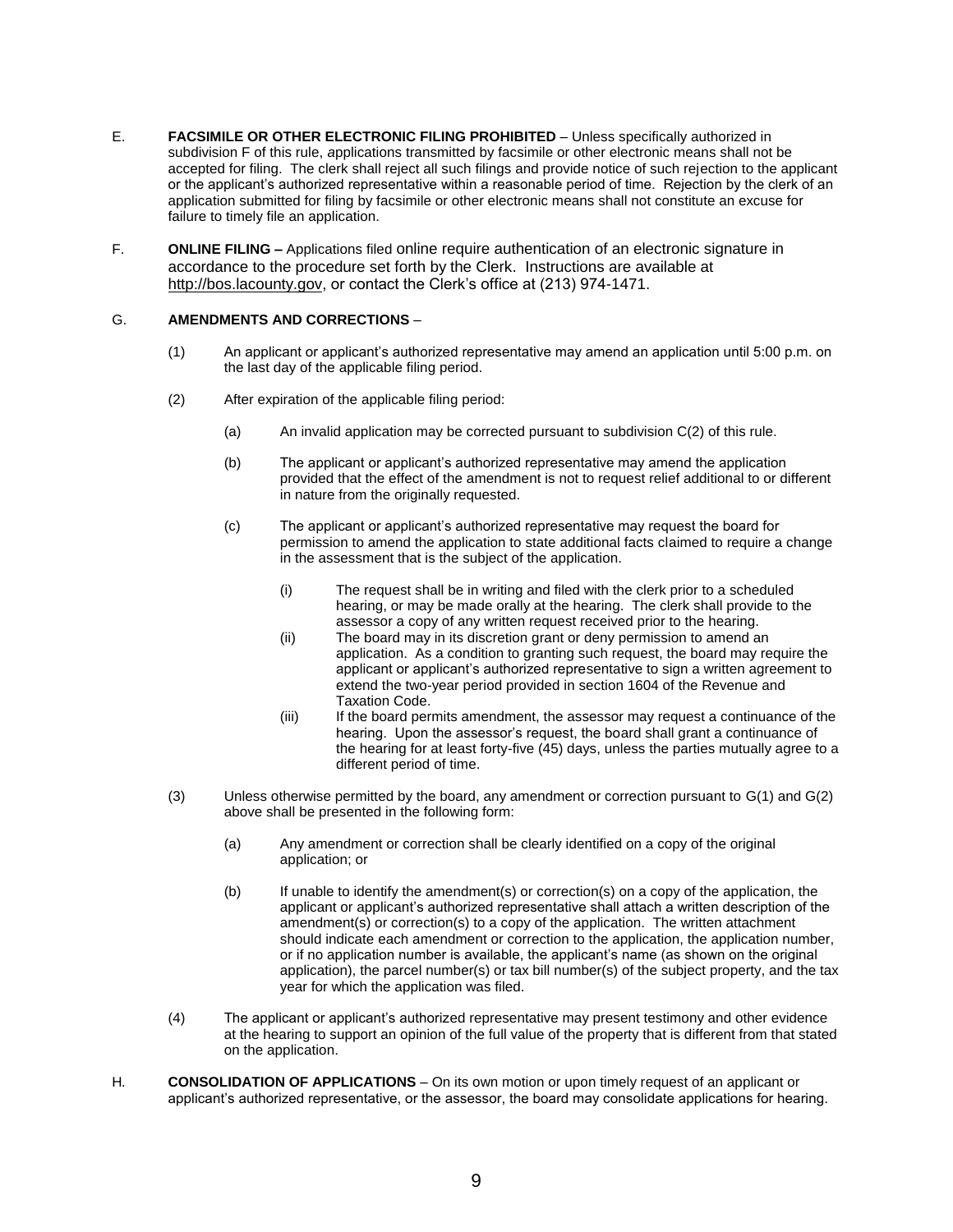Consolidation is appropriate when there are pending applications which present the same or substantially related issues of valuation, law, or fact. A requesting party shall advise the board of the applications that are proposed to be consolidated for hearing. If the board orders the consolidation of applications for hearing, the board shall notify all parties of the action.

# <span id="page-9-0"></span>**4.5. BASE YEAR VALUE PRESUMPTION**

- A. The full value determined for real property that is purchased, newly constructed, or changed ownership after the 1975 lien date, shall be conclusively presumed to be the base year value, unless an application for equalization is filed:
	- (1) Within the time period specified in section 1605 of the Revenue and Taxation Code following a determination of new construction or change in ownership;
	- (2) During the regular equalization period provided for in section 1603 of the Revenue and Taxation Code for the year in which the assessment is placed on the roll, or during the regular equalization period in any of the three succeeding years;
	- (3) At any time after the time period specified in  $A(1)$  or  $A(2)$  above if the applicant claims that an erroneous change in ownership determination has occurred.
- B. Upon filing of an application, the board's determination of the base year value shall be conclusively presumed to be the base year value, and shall apply for the assessment event for which the application is filed and prospectively thereafter.
- C. A base year value determined pursuant to section 51.5 of the Revenue and Taxation Code shall be conclusively presumed to be the base year value unless an application is filed during the regular equalization period in the year in which the error was corrected, or during the regular equalization period in any of the three succeeding years. Once an application is filed, the base year value determined pursuant to that application shall be conclusively presumed to be the base year value for that assessment event.
- D. The board's decision that the current full cash value, as defined in section 110 of the Revenue and Taxation Code, is lower than the adjusted base year value (the base year value adjusted by the inflation factor), shall not establish a new base year value unless that value is the subject of the appeal.

# <span id="page-9-1"></span>**5. APPLICATION INFORMATION TO THE ASSESSOR**

The clerk shall transmit to the assessor a copy of each application for changed assessment and each written request for amendment or correction that is received prior to a hearing. A reasonable time shall be allowed before the hearing for the assessor to obtain information relative to the property and the assessment thereof.

## <span id="page-9-2"></span>**6. NOTICE OF HEARING**

- A. After the filing of an application, the clerk shall set the matter for hearing and notify the applicant and/or applicant's authorized representative in writing either by personal delivery or by depositing the notice in the United States Mail directed to the address given in the application. If requested by the assessor, or the applicant and/or applicant's authorized representative, the clerk may electronically transmit the notice to the requesting party.
	- (1) The notice shall designate the time, date, and place of the hearing. It shall also include a statement that the board is required to find the full value of the property from the evidence presented at the hearing and that under certain circumstances, the board may raise as well as lower or confirm the assessment being appealed.
	- (2) The notice shall include a statement that an application for a reduction in the assessment of a portion of an improved real property (e.g., land only or improvement only) or a portion of installations which are partly real property and partly personal property (e.g., only the improvement portion or only the personal property portion of machinery and equipment) may result in an increase in the unprotested assessment of the other portion or portions of the property, which increase will offset, in whole or in part, any reduction in the protested assessment.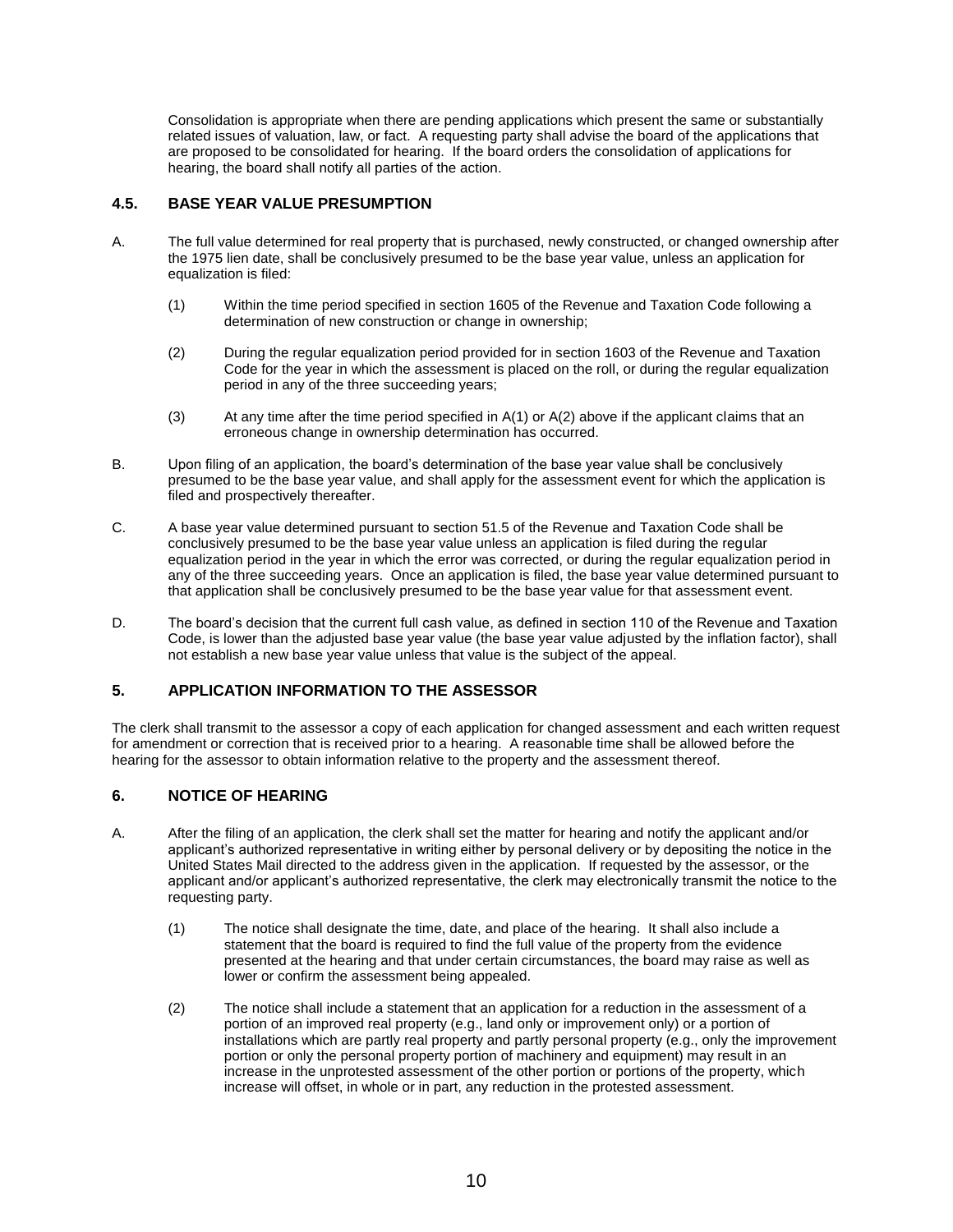- (3) The notice shall be given no less than forty-five (45) days prior to the hearing unless a shorter notice is stipulated to by the assessor and the applicant and/or applicant's authorized representative. If the hearing is vacated for any reason, a 10-day notice may be given for the rescheduled hearing.
- B. The clerk shall notify the assessor of the time, date, and place of the hearing.
- C. Increase on board's motion: When proposing to change an assessment on its own motion without an application pending before it, the board shall give notice of the time, date, and place of the hearing in the manner provided herein. The notice shall be provided not less than twenty (20) days prior to the hearing unless notice is waived by the applicant or applicant's authorized representative in writing in advance of the hearing or orally at the time of the hearing or a shorter period is stipulated to by the assessor and the applicant or applicant's authorized representative. The notice shall contain the following:
	- (1) A statement that the board will hold a hearing to determine whether or not the assessment shall be raised;
	- (2) The time, date, and place of the hearing;
	- (3) The assessor's parcel number or numbers of the property as shown on the local roll, or the tax bill number relating to the assessment;
	- (4) A statement that the board is required to find the full value of the property from the evidence presented at the hearing; and
	- (5) The proposed increase in the assessment.

#### <span id="page-10-0"></span>**6.5. PREHEARING CONFERENCES AND STATUS HEARINGS**

- A. **PREHEARING CONFERENCES** Prior to the hearing on the application, the board may order a prehearing conference. A prehearing conference is optional and will be ordered only when the board deems it necessary to facilitate orderly proceedings. A prehearing conference may be held on the board's own motion or at the request of the applicant or applicant's authorized representative, or the assessor.
	- (1) A party may request a prehearing conference by submitting to the clerk a letter identifying the application and the reason(s) for a prehearing conference. The party shall serve the letter by mail or in person on all parties to the proceeding.
	- (2) If the board orders a prehearing conference, the clerk will provide all parties no less than thirty (30) days, written notice of the time, date, and place of the prehearing conference. The parties may mutually agree in writing to a shorter notice period.
	- (3) A full board, or upon stipulation of the parties, a two (2) member board, shall preside over the prehearing conference.
	- (4) All parties, in person or represented by an authorized representative, are required to attend the prehearing conference.
	- (5) At the request of either party, or on the board's own motion, the board may cancel the prehearing conference.
	- (6) At the prehearing conference, the parties shall be prepared to discuss the scheduling of the hearing on the application and the time estimate for such hearing. In addition, the parties may apprise the board of other issues such as:
		- (a) Exchange of information pursuant to Revenue and Taxation Code section 1606;
		- (b) Request for information pursuant to Revenue and Taxation Code sections 408 and 441;
		- (c) Subpoenas pursuant to Revenue and Taxation Code sections 1609.4 and 1609.5;
		- (d) Consolidation of applications for hearing; and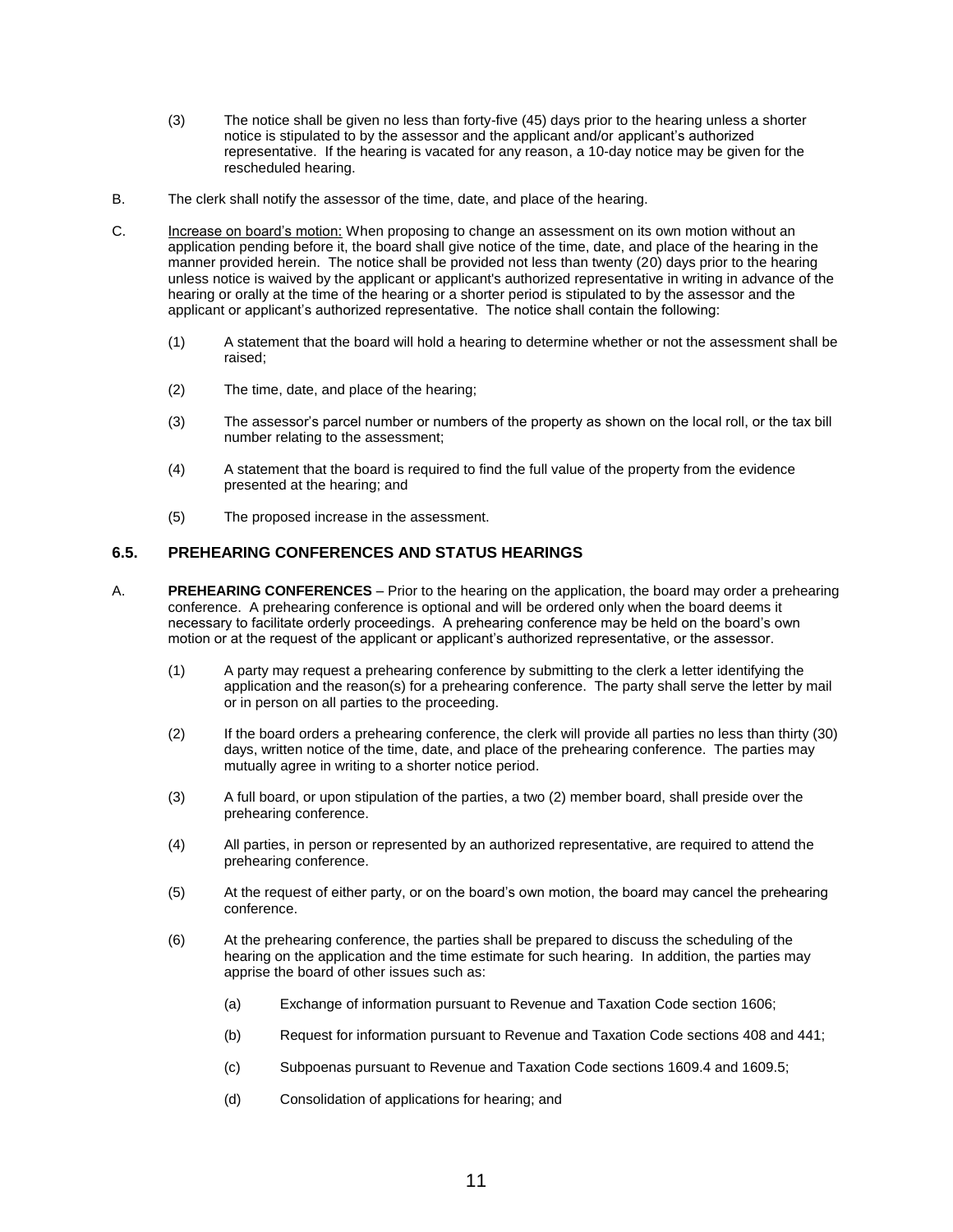- (e) Bifurcation of issues.
- (7) At the prehearing conference, the board shall attempt to resolve issues properly before it. The board may in its discretion defer resolution of any issue until the hearing on the application.
- (8) The prehearing conference shall be electronically recorded. Written findings of fact shall not be prepared in connection with the prehearing conference. All actions taken by the board and any agreements between the parties are to be described and reflected on the record.
- (9) All parties shall act in full accordance with these rules, agreements reached, and resolutions made at the prehearing conference.
- B. **STATUS HEARINGS**  At the request of any party, or on its own motion, the board may schedule a hearing on the status of an application. A status hearing may be held whenever the board deems it necessary for the orderly conduct of its proceedings.
	- (1) A status hearing may be held before, during, or after a hearing on an application. The purpose of such hearing is to assist the board and/or the parties in the hearing and decisionmaking process.
	- (2) A status hearing shall be conducted pursuant to the applicable provisions of subdivision A of this rule.

## <span id="page-11-0"></span>**7. EXCHANGE OF INFORMATION**

- A. By applicant: An applicant or applicant's authorized representative may make a written request for an exchange of information with the assessor (1) at the time the application is filed, in which case the request must be submitted with the application to the clerk, or (2) any time prior to thirty (30) days before commencement of the hearing on the application, in which case the request must be submitted to the assessor at 500 W. Temple Street, Room 290, Los Angeles, CA 90012, with a copy of said request provided separately to the clerk. The clerk shall, at the earliest opportunity, forward any request filed with an application, or a copy thereof, to the assessor. The request shall contain the basis of the requesting party's opinion of value and the following data:
	- (1) **COMPARABLE SALES DATA** If the opinion of value is to be supported with evidence of comparable sales, the properties sold shall be described by the Assessor's parcel number, street address or legal description sufficient to identify them. With regard to each property sold there shall be presented: A description of the property, including the age and area of the improvement, and the land area; the approximate date of the sale which may be any time before the date of valuation but may not exceed 90 days after the valuation date; the price paid; the term of sale, if known; and the zoning of the property.
	- (2) **INCOME DATA** If the opinion of value is to be supported with evidence based on an income study, there shall be presented: the gross income, the expenses, and the capitalization method, and rate or rates employed.
	- (3) **COST DATA** If the opinion of value is to be supported with evidence of replacement or reproduction cost, there shall be presented:
		- (a) With regard to improvements to real property; the date of construction, type of construction, and replacement or reproduction cost of construction.
		- (b) With regard to machinery and equipment; the date of installation, installed cost, and any history of extraordinary use.
		- (c) With regard to land, improvements, and machinery and equipment; facts relating to depreciation, including any functional or economic obsolescence, and remaining economic life.
- B. By assessor: Where the assessed value of the property involved (prior to deduction of any exemption accorded the property) exceeds one hundred thousand dollars (\$100,000), the assessor may also make a written request for an exchange of information with the applicant or applicant's authorized representative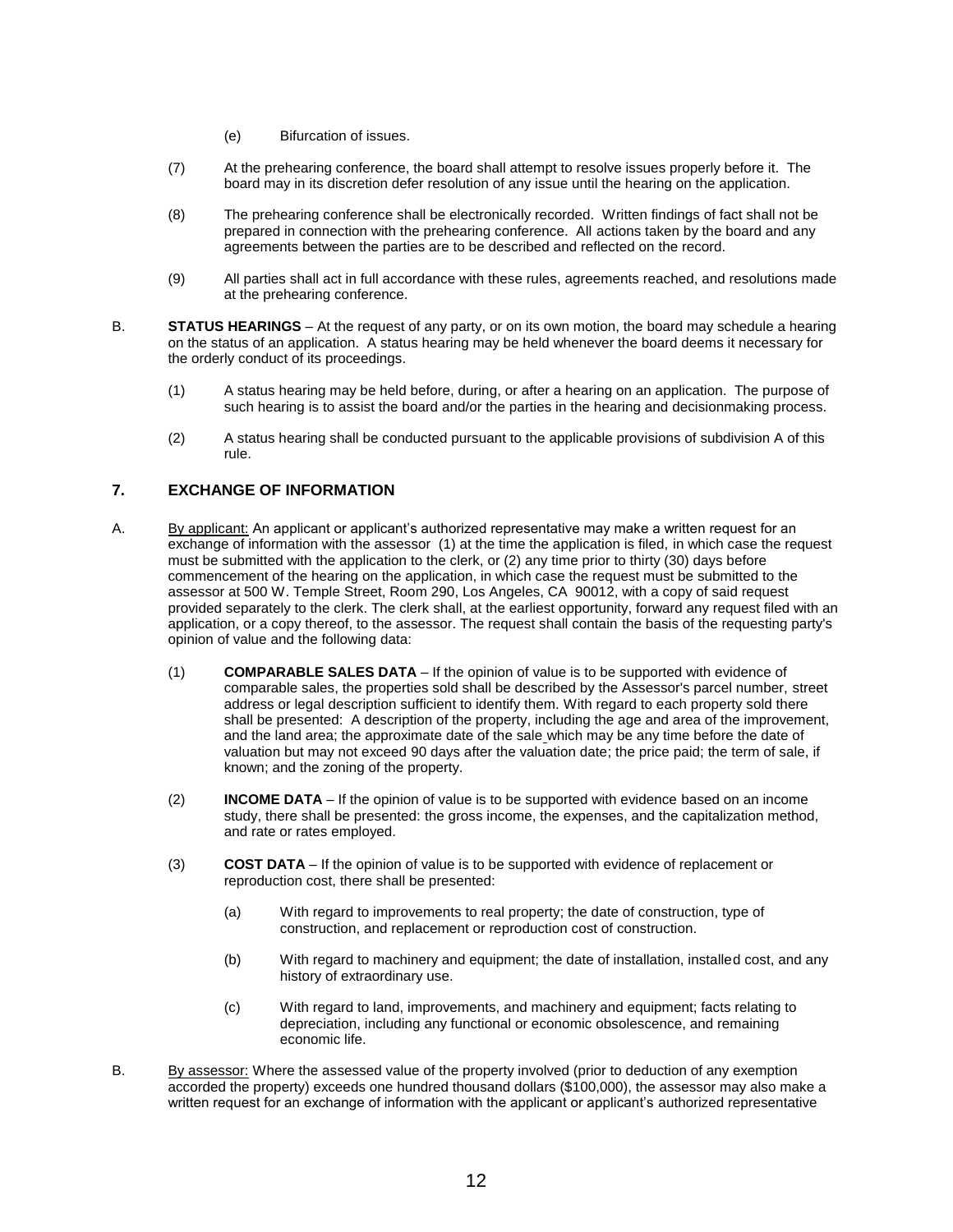pursuant to the provisions of subdivision A of this rule. The assessor shall file the request with the clerk and forward a copy thereof to the other party to the proceeding.

- C. Response: If the requesting party has submitted the request as specified in subdivision A of this rule, the other party shall mail to the requesting party its written response at least fifteen (15) days prior to the hearing. The written response shall set forth the basis of the opinion of value and shall contain the same type of data as provided in subdivision A of this rule in support of that opinion.
- D. Required information: The information exchanged shall provide reasonable notice to the other party of the subject matter of the evidence or testimony to be presented at the hearing. There is no requirement that the details of the evidence or testimony to be introduced must be exchanged between the parties.
- E. New material: Whenever information has been exchanged pursuant to this rule, the parties may introduce evidence only on matters so exchanged unless the other party consents to introduction of other evidence. However, at the hearing, each party may introduce new material relating to the information received from the other party. If a party introduces such new material at the hearing, the other party, upon request, shall be granted a continuance for a reasonable period of time.
- F. Failure to comply: If a party does not comply with a request for information within the time specified in subdivision C of this rule, the board may grant a postponement of the hearing for a reasonable period of time. The postponement shall extend the time for responding to the request. However, if the board finds that the noncompliance was willful, the hearing will proceed as scheduled and the noncomplying party may comment on the evidence presented by the other party but shall not be permitted to introduce other evidence unless the other party so consents.

## <span id="page-12-0"></span>**8. REQUEST FOR FINDINGS OF FACT**

- A. The application form shall contain a notice to the applicant that upon written request, the board will prepare written findings of fact at the expense of the requester, and that if not so requested prior to the commencement of the hearing, the right to such written findings is waived.
- B. An applicant or applicant's authorized representative, or the assessor may request the board to prepare written findings of fact by submitting a written request with the clerk prior to the commencement of the hearing and pay the required fee to the clerk before the conclusion of the hearing. The requesting party may abandon the request and waive written findings at the conclusion of the hearing. If the request is abandoned, the other party may orally or in writing renew the request at the conclusion of the hearing along with payment of the required fee.
- C. The board may deny any request to waive written findings of fact that is made after the conclusion of the hearing.
- D. The board need not prepare written findings if, at the conclusion of the hearing, the requesting party fails to pay the required fee.
- E. The fee for written findings of fact is set by ordinance of the Board of Supervisors. The fee shall be imposed upon the party making the initial request or the party renewing the request after abandonment by the original requesting party. The fee for contiguous parcels or assessments involving the same issues, testimony, and owners shall not exceed the single parcel fee set by the Board of Supervisors.
- F. Written findings of fact must fairly disclose the board's findings on all material points raised in the application and at the hearing. The written findings shall also include a statement of the methods of valuation used in determining the full value of the property.
- G. If requested pursuant to this rule, the board shall issue written findings of fact to the parties within forty-five (45) days after final determination of the board is entered into the record pursuant to Rule 25, with a notice that a request for a transcript of the hearing must be made within sixty (60) days after the final determination by the board.

#### <span id="page-12-1"></span>**9. HEARING**

A. On the fourth Monday in September of each year, the board shall meet to equalize assessments on the local tax assessment roll, and shall continue in session for that purpose from time to time until the business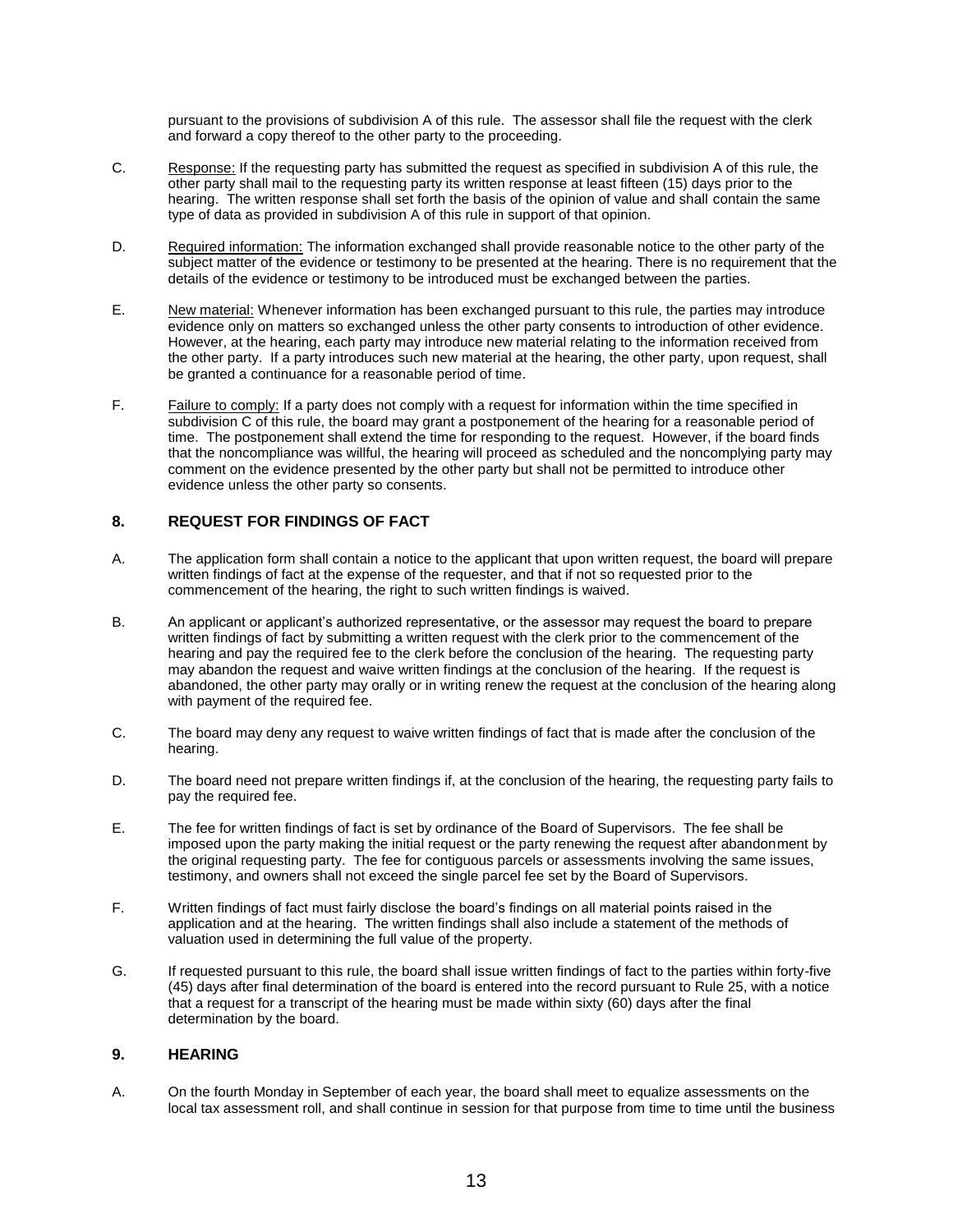of equalization is disposed of. All hearings before the board shall be conducted in the manner provided in these rules.

B. Subject to exceptions provided by law, the board shall hear and decide an application within two years of the date of filing as provided in section 1604 of the Revenue and Taxation Code. The clerk shall give written notice to the applicant or applicant's authorized representative whenever the application shall not be heard and decided within said two-year period, and the reasons therefor. The written notice shall also advise the applicant and/or applicant's authorized representative that he or she is entitled to request a hearing before the board to protest such determination. If a request for hearing is made, the clerk shall schedule the hearing and notify the applicant and/or applicant's authorized representative, and the assessor of the time, date and place of the hearing. This subdivision B shall not apply to an application for which the applicant and/or applicant's authorized representative has consented to the extension of the twoyear period.

# <span id="page-13-0"></span>**9.5. CHALLENGE OF BOARD MEMBER OR ASSESSMENT HEARING OFFICER**

- A. An applicant or applicant's authorized representative , or the assessor, may file with the clerk a written statement objecting to the hearing of a matter before a member of the board or an assessment hearing officer.
	- (1) Service: The objecting party shall serve copies of the statement on each party in the proceeding and on the board member or assessment hearing officer alleged in the statement to be disqualified.
	- (2) Contents: The statement shall set forth the facts constituting the ground of the disqualification of the board member or assessment hearing officer.
	- (3) Time to file: The statement shall be filed with the clerk at the earliest practicable opportunity after discovery of the facts constituting the ground(s) of the board member's or assessment hearing officer's disqualification, and in any event before the commencement of the hearing of any issue of fact in the proceeding before the challenged board member or assessment hearing officer.
	- (4) Separate challenges: If objections are made to more than one (1) board member, the objecting party shall file a separate statement for each board member.
	- (5) The clerk shall reject any written statement that does not conform with this rule.
- B. Consent or Answer: Within ten (10) days after the filing of the statement, or within ten (10) days after the service of the statement as provided in subdivision A of this rule, whichever is later, the board member or assessment hearing officer alleged therein to be disqualified may file with the clerk his or her consent in writing that the action or proceeding be tried before another board member or assessment hearing officer, or may file with the clerk his or her written answer admitting or denying any or all of the allegations contained in the statement and setting forth any additional facts material relevant to the question of his or her disqualification. The clerk shall transmit a copy of the board member's or assessment hearing officer's consent or answer to each party to the proceeding.
- C. Verification required: Every statement and answer filed pursuant to this rule shall be verified by oath in the manner prescribed in section 446 of the Code of Civil Procedure.
- D. Assignment to member: The question of the board member's or assessment hearing officer's disqualification shall be heard and determined by a board member other than the member subject to challenge agreed upon by the parties in the proceeding or, in the event of their failing to agree, by a board member assigned to act by the clerk. Within five (5) days after the expiration of the time allowed herein in subdivision B above for the board member or assessment hearing officer to answer, the clerk shall assign a board member, not disqualified, to hear and determine the question of disqualification.
- E. Where an objection is made to an assessment hearing officer under this rule, the clerk may schedule the application to be heard by the board in lieu of following the above procedure.

# <span id="page-13-1"></span>**10. SELECTION OF BOARD CHAIR**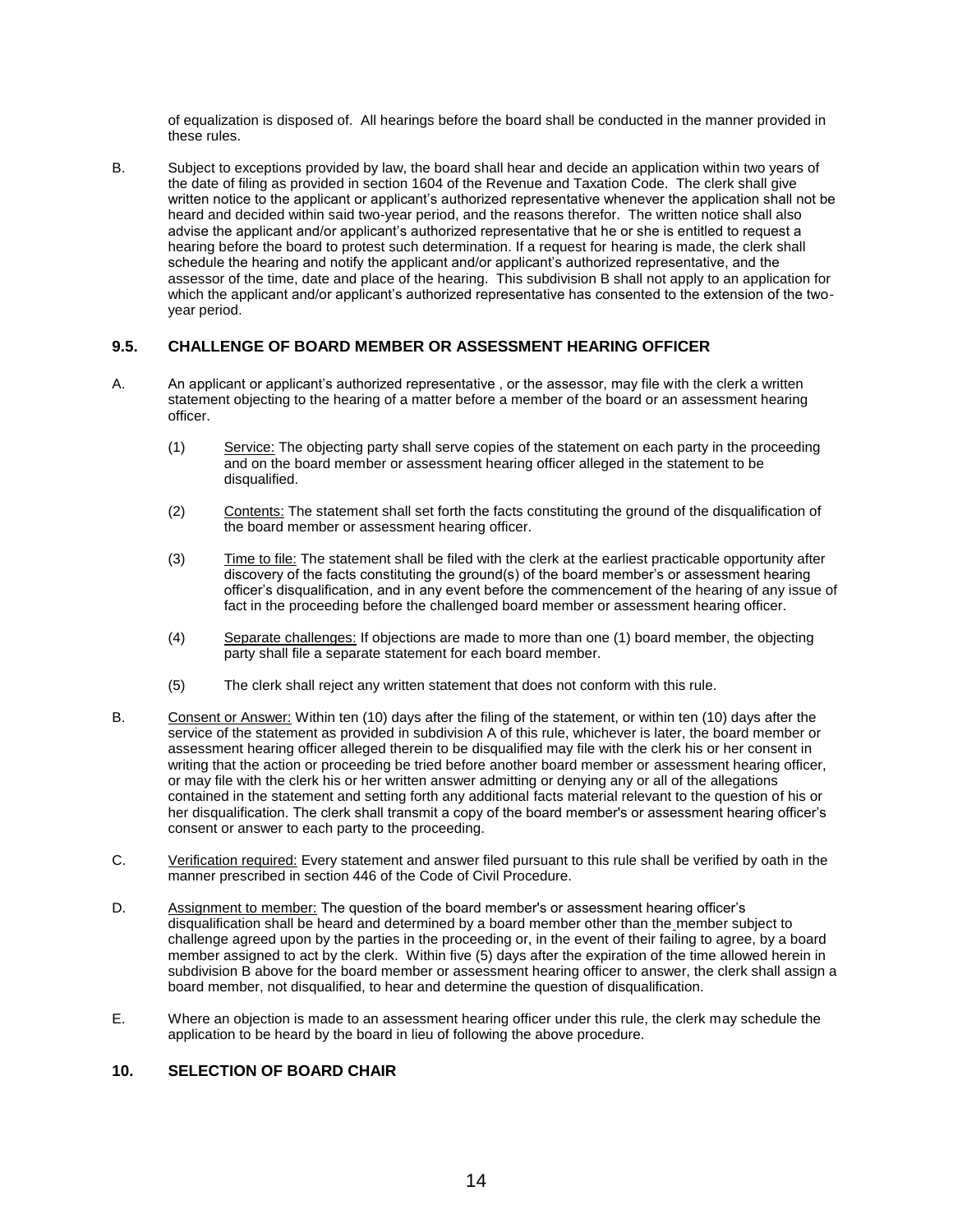The board shall select one of its members to act as chair and preside over all hearings. This function may be rotated among board members. The chair shall exercise such control over the hearings as is reasonable and necessary. The chair shall make all rulings regarding procedural matters and regarding the admission or exclusion of evidence.

## <span id="page-14-0"></span>**11. QUORUM AND VOTE REQUIRED**

- A. The board shall not conduct a hearing unless a quorum is present. Except as provided in Rule 10, the board shall make all determinations or orders by a majority vote of all members. If a hearing takes place before a board consisting of two (2) members and they are unable to reach a majority decision, the application shall be reheard before the full board, or the parties may stipulate that the absent member may read or otherwise familiarize himself or herself with the record and participate in the vote of the decision.
- B. Any party may demand a hearing before the full board. The board may deny such demand only if a full board is not available, the matter cannot be heard and decided by a full board prior to 120 days of the expiration of the two-year period provided in section 1604 of the Revenue and Taxation Code, and the applicant or applicant's authorized representative declines to execute a written agreement to extend the two-year period.

# <span id="page-14-1"></span>**12. HEARINGS RECORDED**

- A. All hearings of the board shall be recorded or reported.
- B. The applicant or applicant's authorized representative, at his or her own expense, may have the hearing reported by a stenographic reporter.
- C. If a stenographic reporter is present, any party may request that the board designate the reporter's transcript as the official record of the hearing. If the board grants the request, the reporter's transcript shall be deemed the official record of the hearing upon the filing of a copy of the transcript with the board.
- D. Upon payment of a reasonable fee, any person may purchase a copy of the recorded or reported portion of a hearing that is open to the public so long as that request is made within sixty (60) days after the final determination of the board.

## <span id="page-14-2"></span>**13. EXHIBITS**

Unless otherwise ordered by the board, exhibits, maps, letters, papers, documents, charts, etc., submitted by any person, shall not be delivered to the members of the board prior to being marked for identification or received into evidence at the hearing with the exception of those presented at a prehearing conference or status hearing conducted pursuant to Rule 6.5.

## <span id="page-14-3"></span>**14. HEARING PROCEDURE**

Hearings on applications shall proceed as follows:

- A. Open hearings: The hearings shall be open and public except that, upon conclusion of the taking of evidence, the board may deliberate in private in reaching a decision. An applicant or applicant's authorized representative, or the assessor may request the board to close to the public a portion of the hearing by filing a declaration under penalty of perjury that the applicant or applicant's authorized representative, or the assessor will present evidence relating to trade secrets the disclosure of which will be detrimental to the business interests of the owner of the trade secrets. The declaration shall also state the estimated time that it will take to present the evidence. If the board grants the request, only evidence relating to the trade secrets may be presented during the time the hearing is closed. Such evidence shall remain confidential unless otherwise agreed to by the party to whom it relates or ordered to be disclosed by a court of competent jurisdiction.
- B. Appearance required: The clerk shall announce the name of the applicant. The chair shall determine if the applicant or applicant's authorized representative is present. If neither is present, the chair shall ascertain whether the notice required by Rule 6 was given to the applicant or applicant's authorized representative. If the notice has been given and neither the applicant nor applicant's authorized representative is present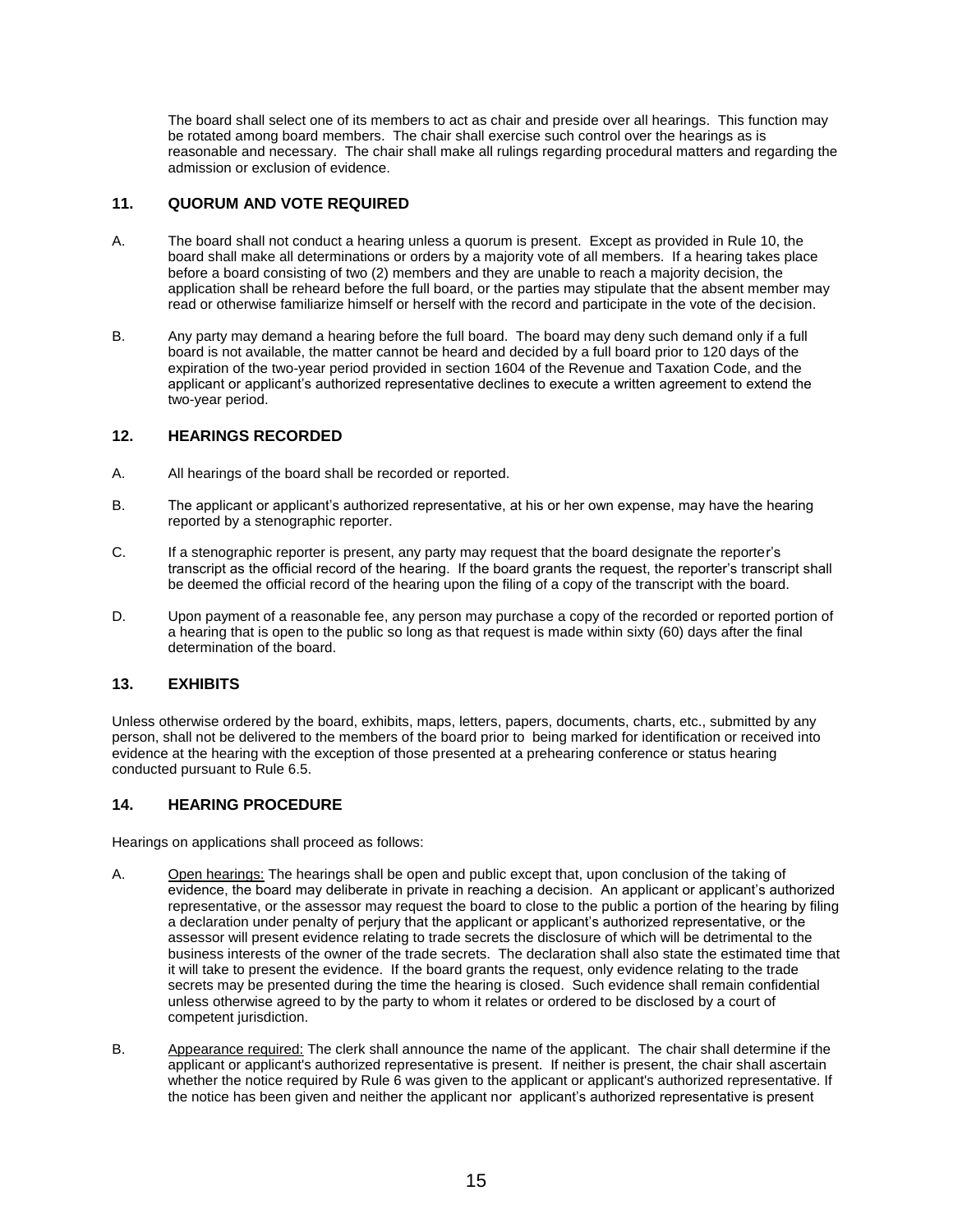and no request for postponement of the hearing has been received, the application shall be denied for lack of appearance, except for those matters before the board pursuant to Rule 16A. If the notice has not been given, the hearing shall be postponed to a later date and the clerk shall be directed to give proper notice thereof to the applicant or applicant's authorized representative.

- C. Preliminary matters: If all parties are present, the clerk shall announce the nature of the application and verify the values. The chair may request either or both parties to briefly describe the property, the issues before the board, and any agreements or stipulations agreed to by the parties.
- D. Assessor's recommendations: The chair shall ascertain the assessor's recommendations, if any, with regard to the application. If the assessor has any recommendations, the chair may ask the applicant or applicant's authorized representative if the recommendations are accepted. If the recommendations are accepted, the board shall determine whether or not to approve the recommendations. If the recommendations are not approved by the board, the chair shall require the parties to proceed with the hearing.
- E. Order of presentation: The chair shall require the applicant or applicant's authorized representative to present his or her case to the board first. If the applicant or applicant's authorized representative fails to present sufficient evidence to support his or her claim(s), the assessor may request that the board deny the application without the presentation of evidence by the assessor. The board shall not require the applicant or applicant's authorized representative to present evidence first if the hearing involves:
	- (1) The assessment of an owner-occupied single-family residence, and the taxpayer or assessee has supplied the assessor with all information required by law:
	- (2) Escape assessments where a taxpayer or assessee has filed a change in ownership statement or business property statement, obtained a permit for new construction, or supplied the assessor with all other information required by law;
	- (3) The penalty portion of the assessment;
	- (4) Change in ownership where the assessor is challenging the transfer price, and the taxpayer or assessee has supplied the assessor with all information required by law.
- F. Conduct of hearing:
	- (1) All testimony shall be taken under oath or affirmation.
	- (2) The hearing need not be conducted according to technical rules relating to evidence and witnesses. Any relevant evidence may be admitted if it is the sort of evidence on which responsible persons are accustomed to rely in the conduct of serious affairs. Failure to enter timely objection to evidence constitutes a waiver of the objection.
	- (3) A full and fair hearing shall be accorded the parties. There shall be reasonable opportunity for the presentation of evidence, for the cross-examination of all witnesses and for argument.
	- (4) The party bearing the burden of proof shall have the right to open and close the argument.
- G. The board may act only upon the basis of evidence properly admitted into the record.
- H. Assessor's request for increase: If the assessor requests that the board increase the assessed value and proposes to introduce evidence to support a higher assessed value than that placed on the roll, the assessor shall, at least ten (10) days prior to the hearing, give notice in writing to the applicant or the applicant's authorized representative of the higher assessed value and the evidence proposed to be introduced. The assessor may thereafter introduce such evidence at the hearing and shall present his or her case first unless the applicant has failed to supply all information provided by law to the assessor. The notice may be given to the applicant or the applicant's authorized representative by personal delivery or by depositing the notice in the United States mail directed to the address given in the application. The assessor shall send a copy of this notice to the clerk.
- I. Withdrawal of application: Upon written request signed by the applicant or applicant's authorized representative, an application may be withdrawn at any time prior to or at the time of the hearing. However, if the assessor has given written notice pursuant to subdivision H of this rule, and a copy of such notice has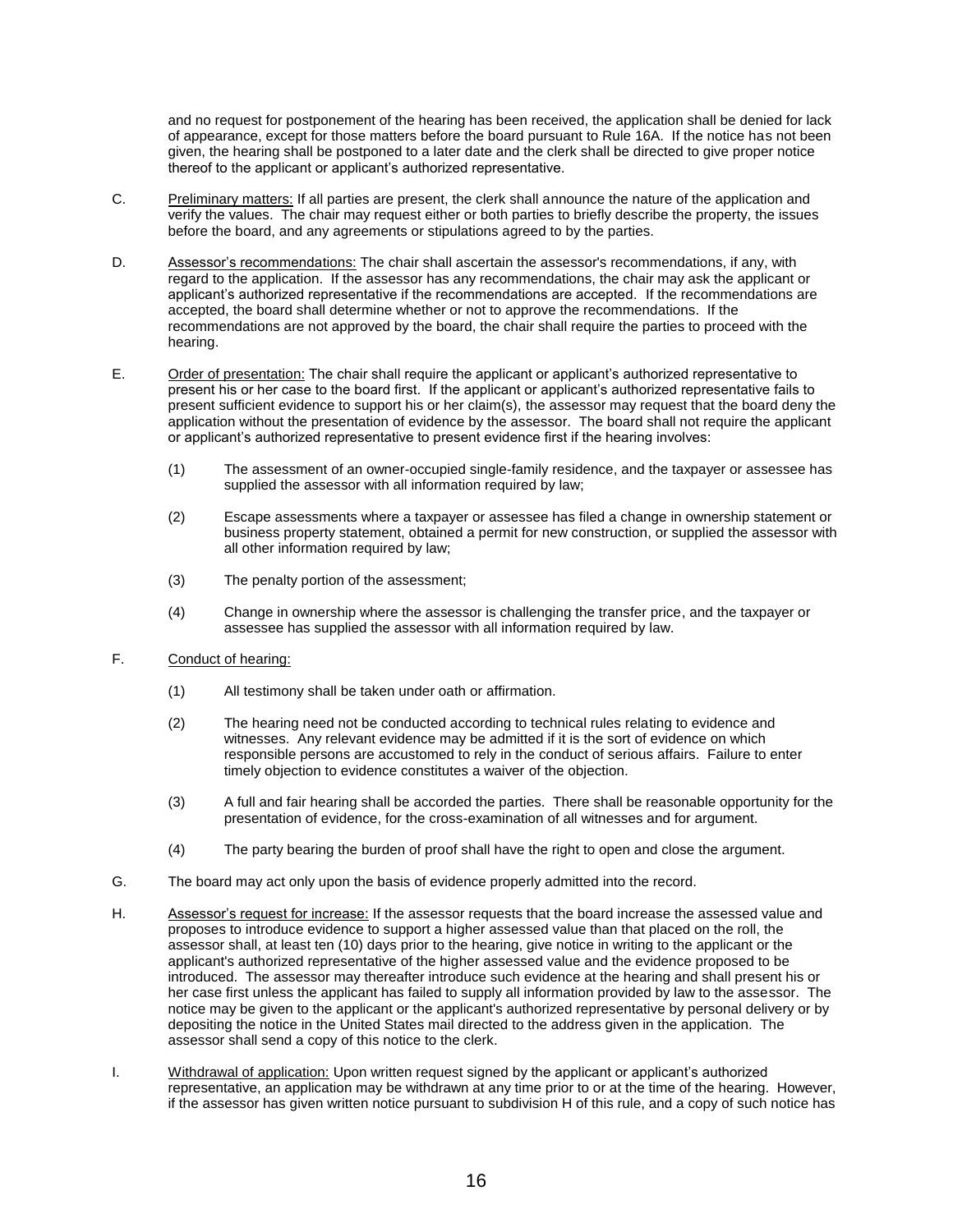been filed by the assessor with the clerk. Thereafter, a withdrawal of the application may only be effected upon written stipulation by the applicant or applicant's authorized representative, and the assessor.

- J. Nonappearance after request for increase: In the event of a failure to appear by the applicant or the applicant's authorized representative when the assessor has given notice pursuant to subdivision H of this rule, and a copy of such notice has been filed by the assessor with the clerk, the board shall set for hearing the request of the assessor for an increase to the assessed value. The applicant and the applicant's authorized representative shall be notified of the subsequent hearing in accordance with rule 6 subdivision C. If the applicant or the applicant's authorized representative fails to appear at that hearing, the board may act on the basis of the assessor's evidence properly presented and admitted to the record.
- K. Disruption of proceeding: Any person causing an unreasonable disruption in the hearing may be excluded from the hearing room. Wherever possible, the chair shall provide that person with a reasonable opportunity to remedy the problem(s) causing the disruption. Failure to comply with a reasonable request of the chair to remedy any such problem may result in exclusion of that person from the hearing room for the duration of the proceedings.

# <span id="page-16-0"></span>**15. LEGAL COUNSEL**

<span id="page-16-1"></span>Any party may be represented by legal counsel.

# **16. EXAMINATION OF APPLICANT BY BOARD**

Subject to the exceptions set forth below, no reduction of an assessment shall be made unless the board examines, on oath, the applicant or applicant's authorized representative touching the value of the property, and the applicant or applicant's authorized representative attends (as provided in rules 17 through 20) and answers all questions pertinent to the inquiry.

- A. Stipulation: If the board receives a written stipulation to the full value and assessed value of the property that sets forth the facts upon which the reduction in value is premised, signed by the assessor and the county legal advisor on behalf of the county, and by the applicant or applicant's authorized representative filing the application, the board may, at a public hearing:
	- (1) Accept the stipulation, and waive the appearance of the applicant or applicant's authorized representative, and change the assessed value pursuant to section 1610.8 of the Revenue and Taxation Code, or
	- (2) Reject the stipulation and set or reset the application for hearing.
- B. Waiver of appearance: The board may in its discretion, waive the examination of the applicant or applicant's authorized representative if the board and the assessor are satisfied that the issues raised by the application and the facts pertaining thereto have been fully considered by the board in previous years or fully presented in the application, and if the applicant or applicant's authorized representative request such waiver in the application. The board shall consult with the assessor and shall act promptly on any request for waiver and give written notice of its decision within thirty (30) days before commencement of the hearing on the application. If the board waives the examination of the applicant and/or applicant's authorized representative, it shall decide the case on the merits of the application.

## <span id="page-16-2"></span>**17. PERSONAL APPEARANCE BY APPLICANT; APPEARANCE BY AUTHORIZED AGENT OR REPRESENTATIVE**

- A. Except as otherwise provided in these rules, the applicant must appear personally at the hearing or be represented by an authorized representative (such as an agent or attorney), a corporate officer or employee, a co-owner, or a family member mentioned in Rule 20, who shall be thoroughly familiar with the facts pertaining to the matter before the board.
- B. Authorization to appear: If the application was filed by the applicant, any person (other than an agent authorized to file the application pursuant to these rules, a person mentioned in Rule 19 except an agent, a co-owner, or a family member mentioned in Rule 20) who appears at the hearing shall first file with the clerk the applicant's written authorization for such person to represent the applicant at the hearing. If such person is a California licensed attorney who did not file the application on behalf of the applicant, he or she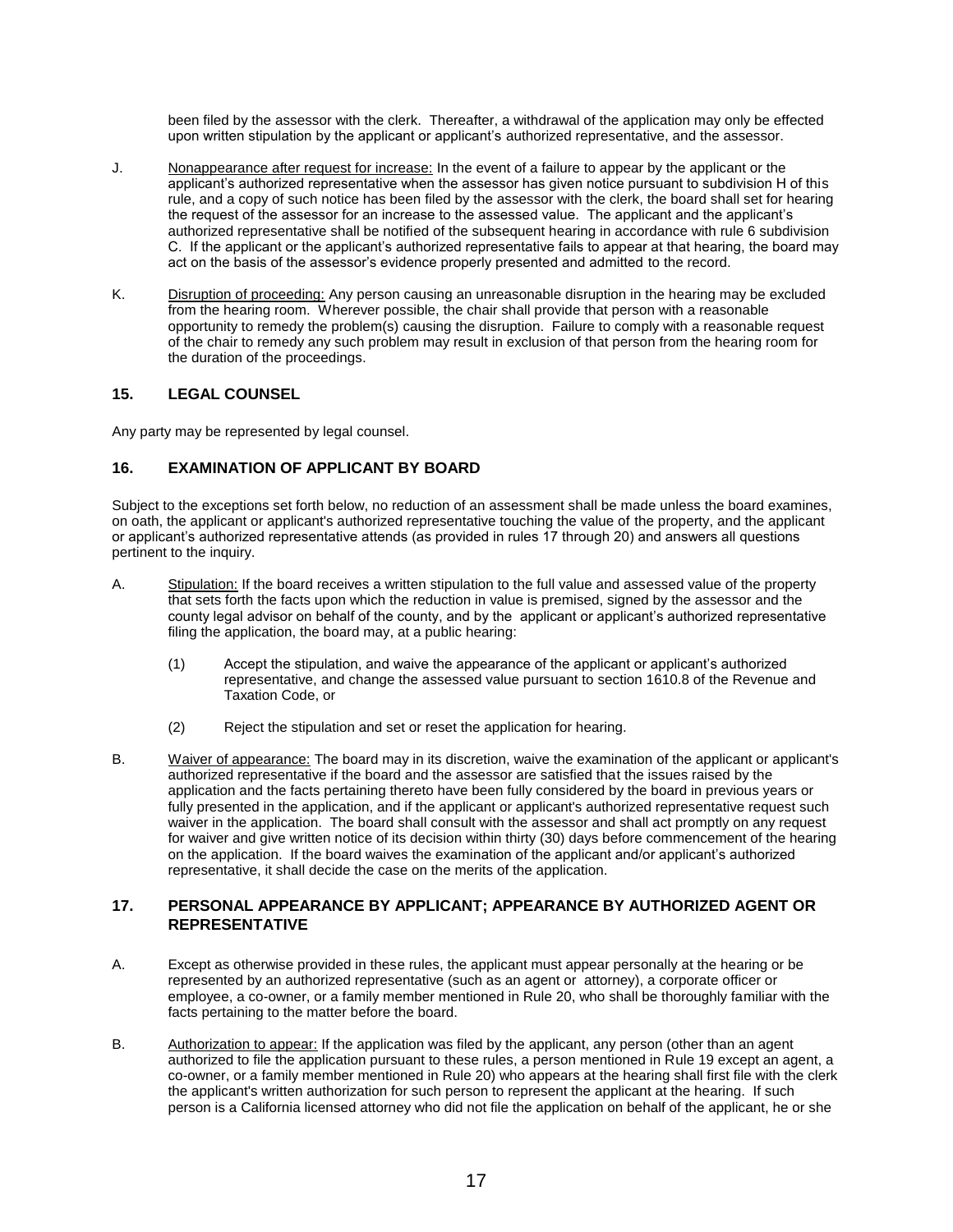shall testify under oath and provide written documentation to the board establishing that the applicant has directly retained and authorized the attorney and/or his or her law firm to represent the applicant at the hearing.

- C. The applicant may have a representative appear with him or her and participate at the hearing.
- D. Change in representation: If the applicant is represented at the hearing by a person other than the person originally authorized by the applicant to file the application and/or appear at the hearing, the person appearing on behalf of the applicant shall present to the board a written authorization signed by the applicant that indicates the applicant's consent to the change in representation. The clerk shall provide forms for this purpose free of charge. The authorization form shall be in the form prescribed in Rule 4.
- E. Failure to establish proper authorization to appear on behalf of an applicant shall result in the denial of an application for nonappearance as provided in subdivision B of Rule 14.

#### <span id="page-17-0"></span>**18. PROPERTY IN COMMON OWNERSHIP**

If the property is held in joint or common ownership or in co-ownership, the presence of the applicant or any one of the owners shall constitute a sufficient appearance.

## <span id="page-17-1"></span>**19. APPEARANCE BY CORPORATION, LIMITED PARTNERSHIP OR LIMITED LIABILITY COMPANY**

A corporation, limited partnership or limited liability company shall make an appearance by the presence of an authorized attorney, duly authorized officer, employee, or authorized agent who is knowledgeable on the matters before the board.

# <span id="page-17-2"></span>**20. APPEARANCE BY A MEMBER OF FAMILY**

A husband may appear for his wife, or a wife for her husband, and sons or daughters for parents or vice versa, or a registered domestic partner.

#### <span id="page-17-3"></span>**21. BURDEN OF PROOF**

- A. Unless otherwise provided by law, the assessor is presumed to have properly performed his or her duty and assessed all properties fairly and upon an equal basis. The effect of this presumption is to impose upon the applicant the burden of proving that the property in question has not been correctly assessed. The law requires that the applicant present independent evidence relevant to the full value of the property or other issue asserted in the application.
- B. In any hearing involving the assessment of an owner-occupied single-family dwelling, there is a rebuttable presumption affecting the burden of proof in favor of the taxpayer or the assessee who has supplied all information to the assessor as required by law and imposes upon the assessor the duty of rebutting the presumption by the submission of evidence supporting the assessment.
- C. In the appeal of an escape assessment, the assessor has the burden of proof, except where a taxpayer has failed to file a change in ownership statement or business property statement, has failed to obtain a permit for new construction or has not supplied the assessor with all other information required by law.
- D. In the case of a change in ownership it shall be rebuttably presumed that the purchase price is the full value of the property. The party challenging the presumption assumes the burden of proof.
- <span id="page-17-4"></span>E. The assessor bears the burden of proof where the issue is the imposition of a penalty assessment.

#### **22. SUBPOENAS**

A. At the request of a party in advance of the hearing or at the time of the hearing, the board or the clerk may issue subpoenas for the attendance of witnesses at the hearing. The board may issue a subpoena on its own motion.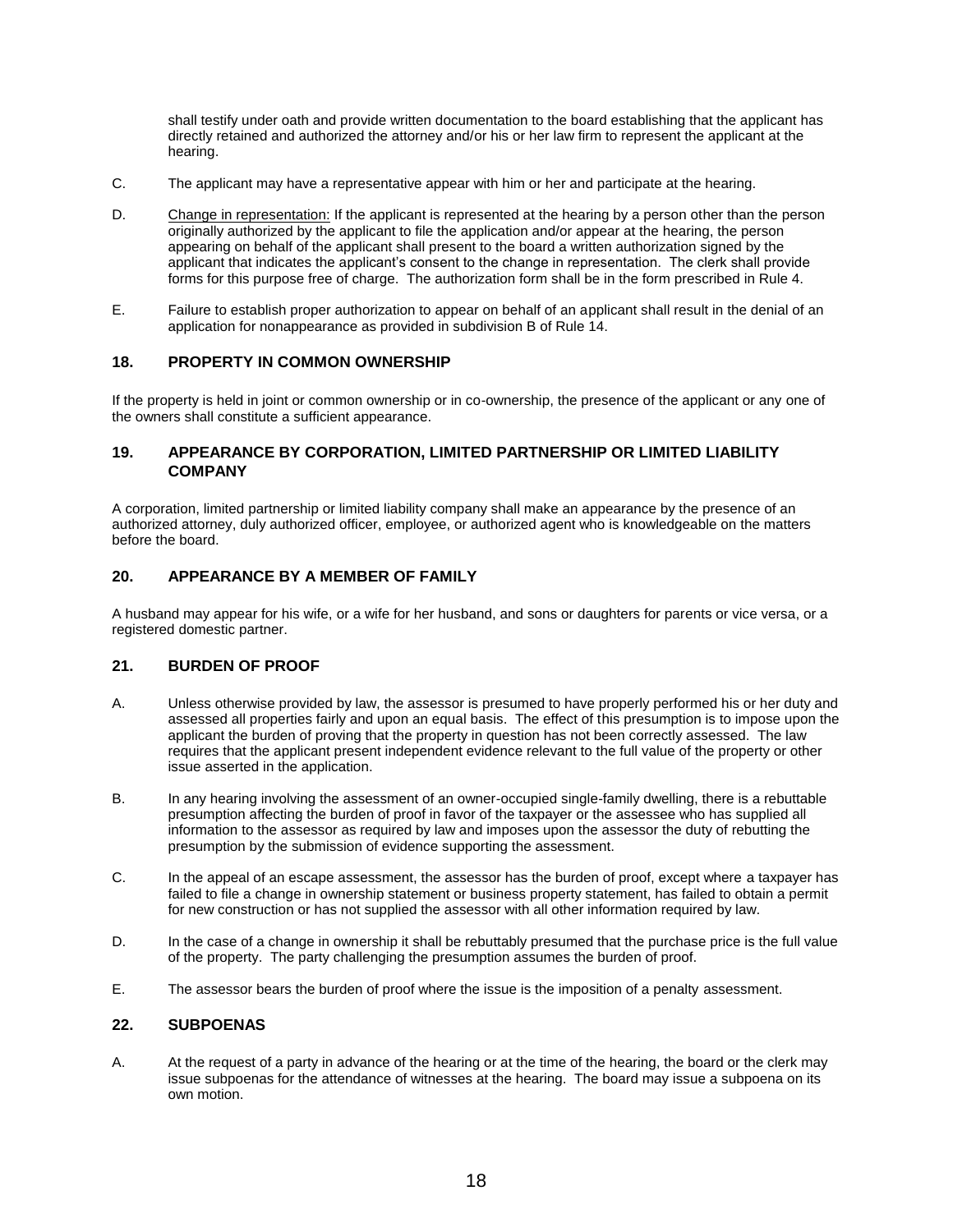- B. All subpoenas must be issued by the board or the clerk. A request for subpoena shall be made on forms provided by the clerk free of charge. In addition, a request for a subpoena for production of books, records, maps, and documents shall be supported by an affidavit as prescribed in section 1985 of the Code of Civil Procedure.
- C. The party obtaining a subpoena from the board shall be responsible for serving it and for payment of witness fees and mileage.
- D. If an applicant obtains a subpoena for the attendance of an employee of the State Board of Equalization pursuant to section 1609.5 of the Revenue and Taxation Code, and the board grants a reduction in assessment, the board may reimburse the applicant in whole or in part for the actual witness fees paid pursuant to that section.
- E. A party requesting a subpoena shall make the written request sufficiently in advance of the scheduled hearing date so that the party subpoenaed has an adequate opportunity to fully comply with the subpoena prior to the hearing. A subpoena issued near in time to or after the hearing has commenced should be as limited as possible. The board may grant a reasonable continuance of the hearing upon request.
- F. The board shall not issue subpoenas for purposes of prehearing discovery. No subpoenas shall be issued to take a deposition nor shall depositions be considered for any purpose by the board.

# <span id="page-18-0"></span>**23. POSTPONEMENTS AND CONTINUANCES**

#### A. **POSTPONEMENTS** –

- (1) Prior to the commencement of a scheduled hearing, any party may request a postponement of the hearing. Once a hearing has commenced, a party must make a request for continuance pursuant to subdivision B of this rule.
- (2) All decisions regarding requests for postponement of a hearing are made by the clerk. The clerk shall consider all requests for postponement as far in advance of the hearing date as is reasonably practicable.
- (3) Each party is entitled to one (1) postponement as a matter of right as provided below:
	- (a) The request shall be in writing and served on the clerk and all parties to the proceeding at least twenty-one (21) days before the hearing is scheduled to commence.
	- (b) If an applicant or applicant's authorized representative requests a postponement within one hundred and twenty (120) days of the expiration of the two-year period set forth in section 1604 of the Revenue and Taxation Code, the postponement shall be contingent upon the applicant's or applicant's authorized representative's written agreement to extend and toll said two-year period indefinitely subject to termination on one hundred and twenty (120) days written notice by the applicant or applicant's authorized representative.
	- (c) If the assessor requests a postponement within one hundred and twenty (120) days of the expiration of the two-year period set forth in section 1604 of the Revenue and Taxation Code, the assessor is not entitled to a postponement as a matter of right. However, the board may in its discretion grant the assessor's request.
- (4) Any subsequent request for postponement of a scheduled hearing, or any initial request for postponement made less than twenty-one (21) days before the hearing is scheduled to commence, shall be made in writing. Such request shall be submitted to the clerk and served on all parties to the proceeding as soon as reasonably practicable before the hearing date.
	- (a) A subsequent request or late initial request must contain facts demonstrating good cause for postponement.
	- (b) Stipulation between the applicant or applicant's authorized representative and the assessor shall be deemed to constitute good cause but such stipulation shall provide for an extension of the two-year period as set forth in subdivision A(3).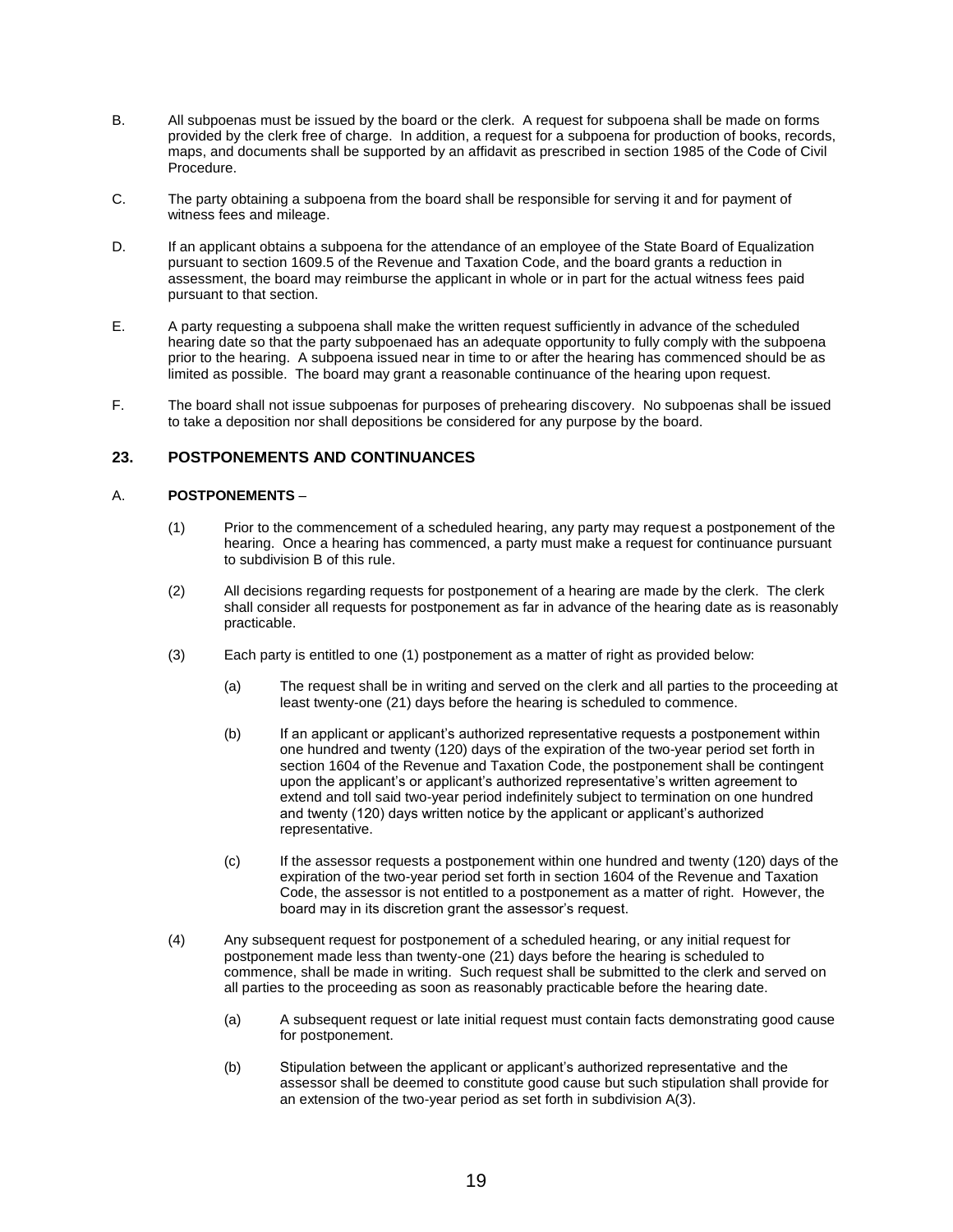#### B. **CONTINUANCES** –

- (1) After the hearing has commenced, the board may continue the hearing to a later date at the request of any party, or on its own motion.
- (2) If the applicant or applicant's authorized representative requests a continuance within ninety (90) days of the two-year period specified in section 1604 of the Revenue and Taxation Code, the board may require the applicant or applicant's authorized representative to sign a written extension to extend and toll said two-year period indefinitely subject to termination of the extension upon one hundred and twenty (120) days' written notice by the applicant or applicant's authorized representative.
- (3) If the assessor requests a continuance within ninety (90) days of the two-year period specified in section 1604 of the Revenue and Taxation Code, the board may deny the assessor's request.
- (4) The clerk shall provide written notice to the applicant and/or applicant's authorized representative and the assessor of the time, date and place of the continued hearing at least ten (10) days before the continued hearing date, unless the parties agree in writing or on the record to waive written notice.

#### <span id="page-19-0"></span>**24. DECISION**

- A. Acting upon the evidence properly before it, the board shall determine the full value of the property, including land, improvements, and personal property, that is the subject of the hearing. Whenever it is appropriate, the board shall also determine the classification, amount, and description of the property that is the subject of the hearing, the existence of a change in ownership or new construction, or any other issue that is properly before the board. The determination of the full value shall be supported by a preponderance of the evidence presented during the hearing. No greater relief may be granted than is justified by the evidence produced.
- B. The board's authority to determine the full value of property, while limited by the laws of this state and the laws of the United States and usually exercised in response to an application for equalization, is not predicated on the filing of an application nor limited by the applicant's request for relief.

When an application for review includes only a portion of an appraisal unit, whether real property, personal property, or both, the board may nevertheless determine the full value of other portions that have undergone a change in ownership, new construction or a decrease in value. Additionally, the board shall, under the proper circumstances, determine the market value of the entire appraisal unit whenever that is necessary to the determination of the market value of any portion thereof.

- C. The board, the applicant, and any appraisal witness shall be bound by the same principles of valuation that are legally applicable to the assessor.
- D. When valuing a property by a comparison with sales of other properties, the board may consider those sales that, in its judgment, involve properties similar in size, quality, age, condition, utility, amenities, site location, legally permitted use, or other physical attributes to the property being valued. When valuing property for purposes of either the regular roll or the supplemental roll, the board shall not consider a sale if it occurred more than ninety (90) days after the date for which value is being estimated. The exclusion of sales occurring more than ninety (90) days after the valuation date does not apply to the sale of the subject property. The board shall presume that zoning or other legal restrictions, of the types described in Revenue and Taxation Code section 402.1, on the use of either the property sold or the property being valued will not be removed or substantially modified in the predictable future unless sufficient grounds as set forth in that section are presented to the board to overcome that presumption.
- E. Written findings of fact shall fairly disclose the board's findings on all material points raised in the application and at the hearing. The findings shall also include a statement of the method or methods of valuation used in determining the full value of the property.
- F. The board shall neither raise nor lower the entire local roll.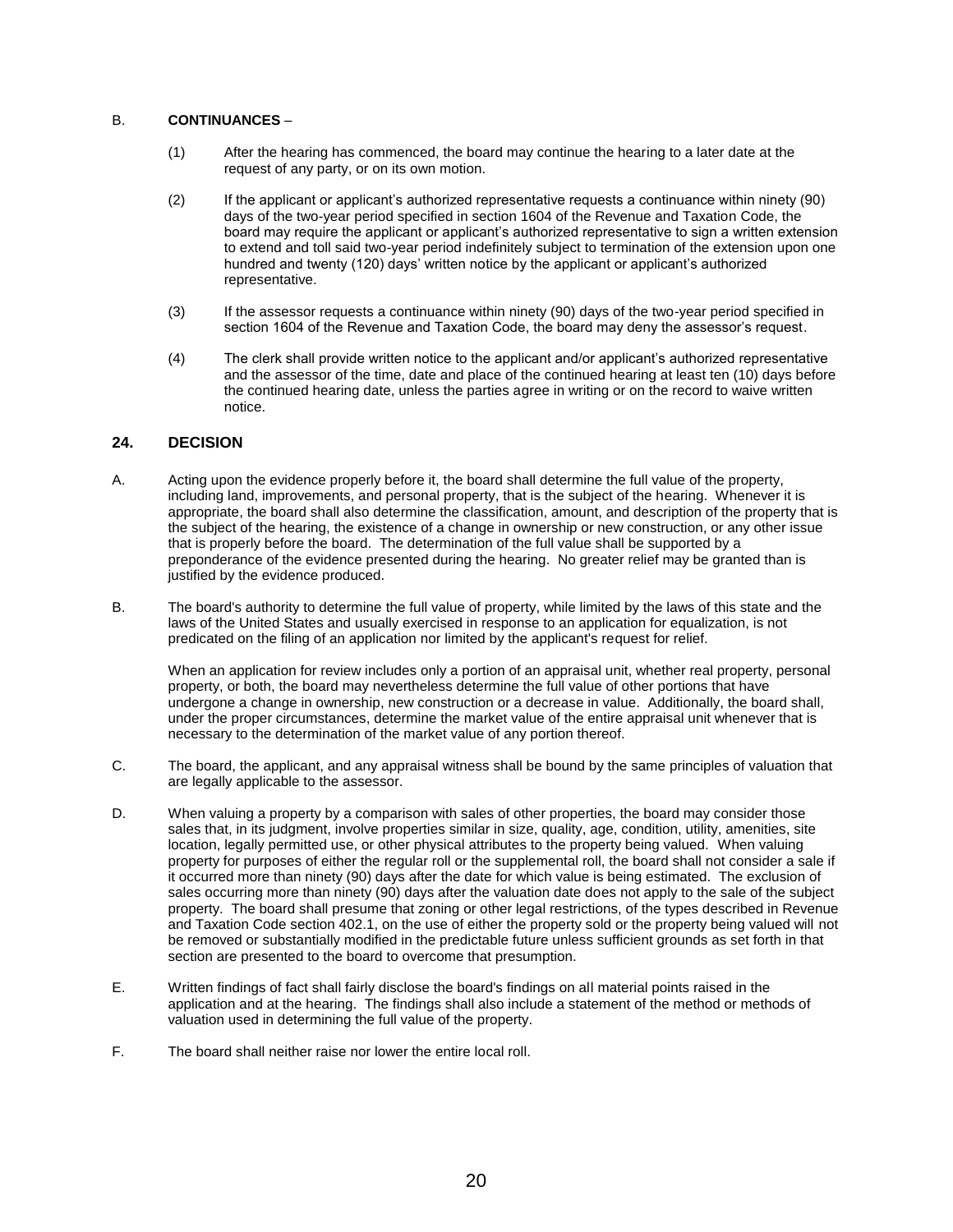## <span id="page-20-0"></span>**25. NOTICE OF DECISION**

- A. The board may announce its decision to the parties at the conclusion of the hearing, or it may take the matter under submission and upon reaching a decision, provide written notice of the board's decision to the parties.
	- . (1) Where no findings of fact are requested by any party and the matter is taken under submission, the clerk shall notify the applicant in writing of the board's decision no later than one hundred and twenty (120) days after the conclusion of the hearing.
		- (2) Where findings of fact have been requested and the matter is taken under submission:
			- (a) The clerk shall provide the findings of facts to the parties within one hundred and twenty (120) days after the conclusion of the hearing.
			- (b) Notwithstanding the above, if at the conclusion of the hearing an applicant or applicant's authorized representative requests that the board's decision become final on the date of issuance of the findings of fact for the purposes of further appeal, the findings of fact shall be issued no later than one hundred and eighty (180) days after the conclusion of the hearing. If the conclusion of the hearing is within one hundred and eighty (180) days of the expiration of the two-year period specified in section 1604 of the Revenue and Taxation Code, the applicant and/or applicant's authorized representative shall agree in writing to extension of a period of one hundred and eighty (180) days from the date of conclusion of the hearing.
- B. Proposed findings of fact: The board may request any party to submit proposed written findings of fact. The board shall provide the other party an opportunity to review and comment on proposed findings submitted to the board. If both parties prepare proposed findings of fact, the board need not provide any opportunity to review and comment on the proposed findings of fact.
- C. Clarification of findings of fact: Any party or the clerk may submit a written request for clarification about the details of a decision contained in written findings of fact. Such clarification shall not be made if it would alter the final determination by the board.

## <span id="page-20-1"></span>**26. RECONSIDERATION AND REHEARING**

- A. The decision of the board upon an application is final. The board shall not rehear or reconsider an application, except as hereinafter provided.
	- (1) The board may modify its decision to correct a ministerial clerical error or omission.
	- (2) The board may reopen and take evidence upon an application denied solely because of the nonappearance of the applicant as follows:
		- (a) The applicant or applicant's authorized representative must file a written request for reinstatement within sixty (60) days from the date of mailing of the notice of denial of the application for lack of appearance. The request must contain facts demonstrating good cause for the failure to appear at the hearing as scheduled.
		- (b) Upon receipt of a written request for reinstatement, the clerk shall schedule a hearing before the board and notify the applicant or applicant's authorized representative and the assessor of the time, date and place of the hearing. The notice of hearing shall advise the applicant or applicant's authorized representative that the hearing shall be limited solely to the request for reinstatement of the application. The notice shall also state that the applicant or applicant's authorized representative need not appear at the hearing on the request for reinstatement, and that the board may base its decision on the written request for reinstatement.
- D. Applicants who fail to request reconsideration within the period set, applicants whose requests for reconsideration due to non appearance are denied, or applicants whose applications were denied as invalid, may be eligible to file another appeal of the base year value during the next regular filing period where permitted under Revenue and Taxation Code section 80.